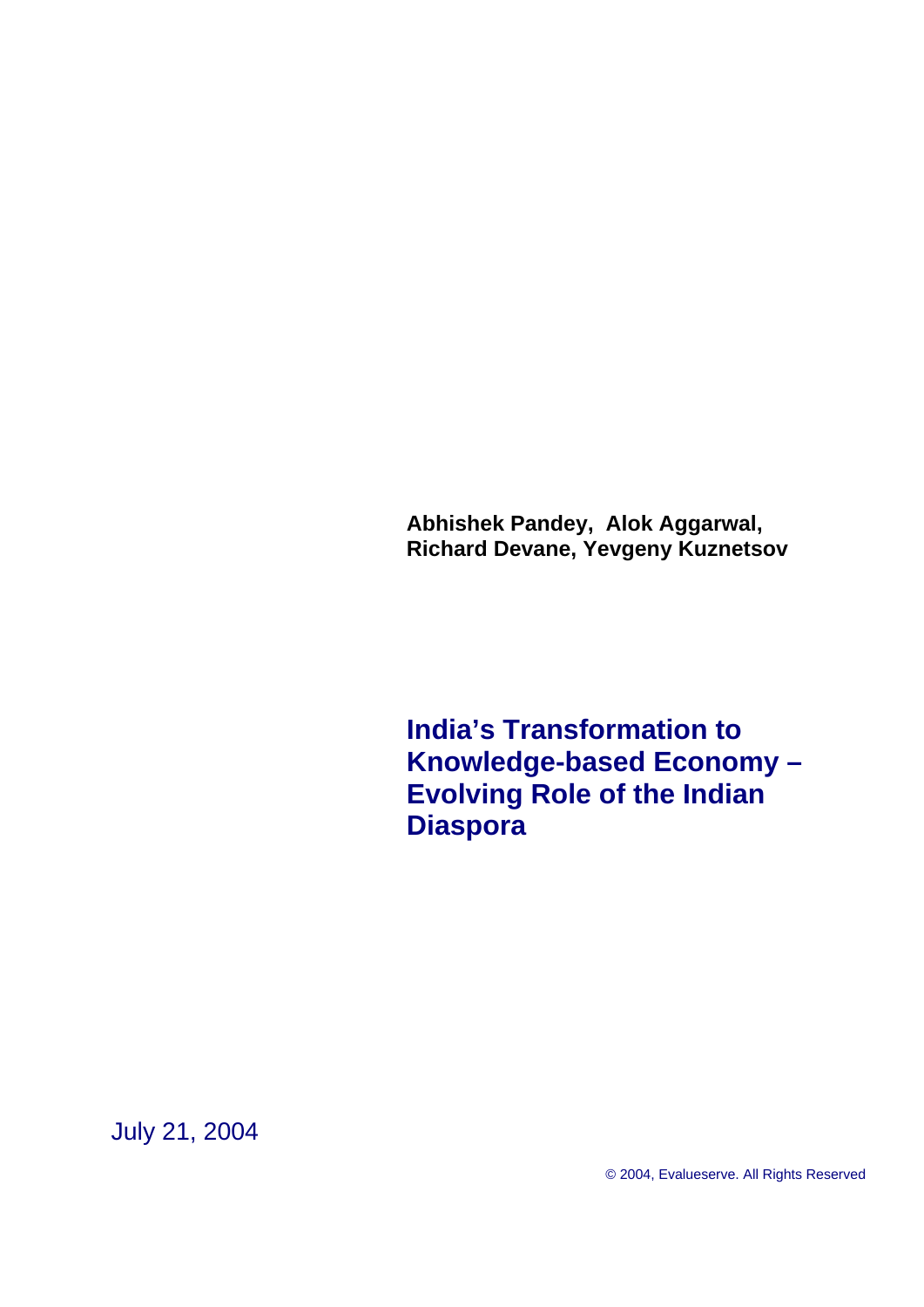

#### **Evalueserve India's Transformation to Knowledge-based Economy: Evolving Role of the Diaspora**

# **[Contents](#page-31-0)**

|   |               | Abhishek Pandey, Alok Aggarwal, Richard Devane,                            |  |
|---|---------------|----------------------------------------------------------------------------|--|
|   |               |                                                                            |  |
|   |               |                                                                            |  |
| 1 |               | Success of Indian Diaspora in Knowledge-based Economies2                   |  |
|   | 1.1           |                                                                            |  |
|   | 1.2           | Success of Indian Diaspora in the Knowledge-intensive Sectors in the US. 5 |  |
|   |               | 2 The Role of Diaspora in the Emergence of the Indian IT Industry9         |  |
|   | 2.1           | Evolution of the Indian IT Industry - The 1970s and 1980s  9               |  |
|   | $2.2^{\circ}$ |                                                                            |  |
| 3 |               |                                                                            |  |
|   | 3.1           |                                                                            |  |
|   | 3.2           | Year 2000 and the Burst of The Dot-Com & Telecom Bubbles 16                |  |
|   | 3.3           | Emerging Reputation of India as a Leading Destination for Offshore IT      |  |
|   |               |                                                                            |  |
|   | 3.4           |                                                                            |  |
| 4 |               | Global Offshoring of Knowledge-intensive Services - The Next Big           |  |
|   |               |                                                                            |  |
|   | 4.1           | Global Offshoring of Knowledge Services - An Economic Imperative  19       |  |
|   | 4.2           | Knowledge-intensive Outsourcing (Higher-end KPO) - The Next Big            |  |
|   |               |                                                                            |  |
|   | 4.3           | Remaining Competitive in the Global Offshoring Space  25                   |  |
|   | 4.4           | Evolving Role of Indian Diaspora in the Emerging Indian Knowledge          |  |
|   |               |                                                                            |  |
|   | 4.5           |                                                                            |  |
|   |               |                                                                            |  |
|   |               |                                                                            |  |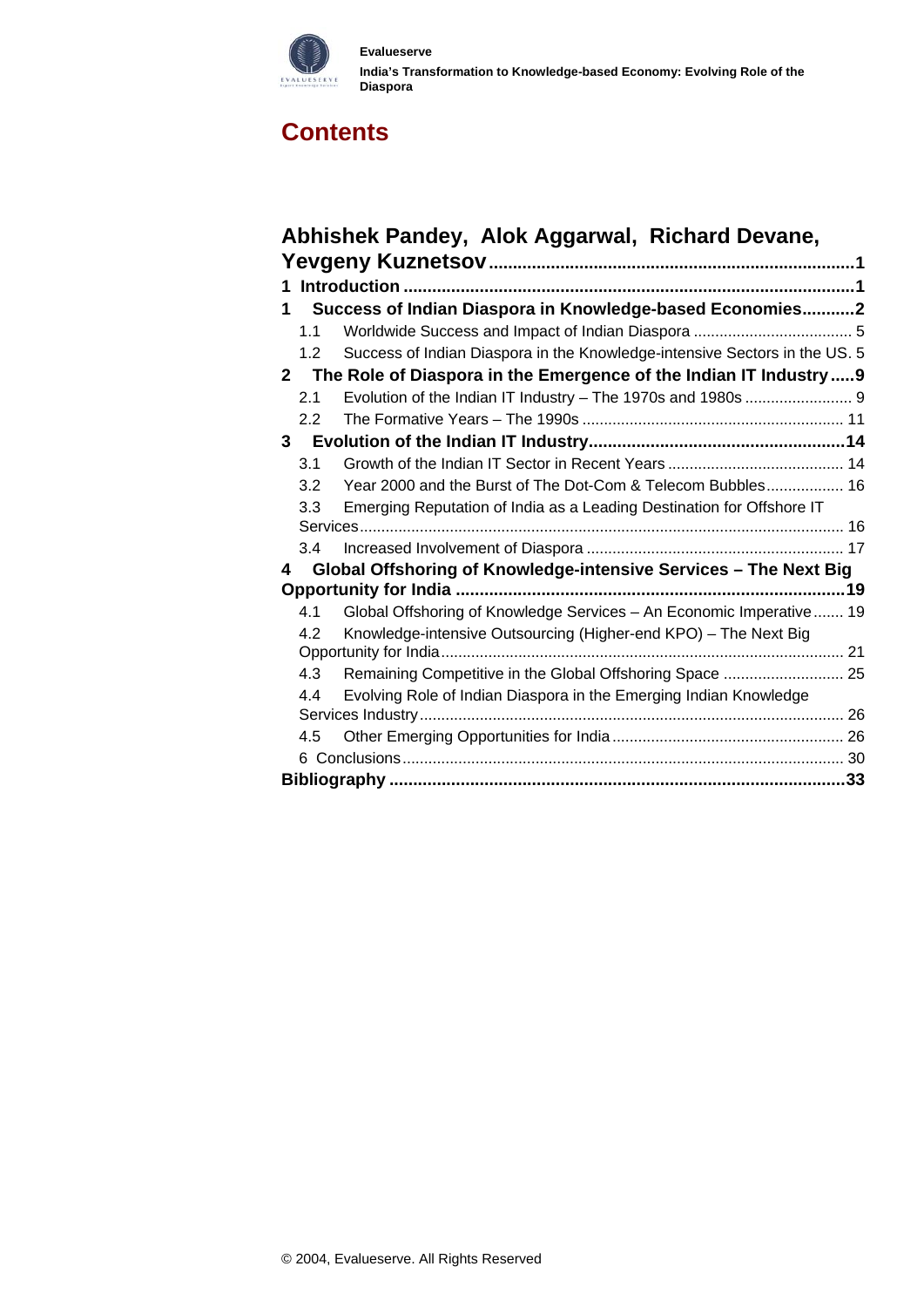<span id="page-2-0"></span>

# **1 Introduction**

The key objectives of this paper are:

- To analyze the increasingly important role of the successful Indian Diaspora (in the developed countries such as the US and the UK) in facilitating growth and improving process management within the knowledge intensive industries -- (particularly the IT industry and other high-end sectors – in India, and
- To identify and analyze the future opportunities for the Indian knowledge-intensive sectors (such as Information Technology (IT), Business Process Offshoring and Offshoring of complex high-valueadd services to India including the R&D work) in the global economy.

This paper begins with an examination of the Indian Diaspora, particularly in knowledge economy (such as that in the US or the UK), its current state and the role that this community has played in the emergence of the Indian knowledge intensive services sector. To demonstrate this, Section 3 and 4 provide the evolution of the IT industry in India during the last 25 years and the vital role of the Indian Diaspora in facilitating this evolution.

Section 5 of this paper provides an overview of the evolving trends in the global economy (particularly in offshore outsourcing space) and the drivers fuelling this trend. In addition, we discuss the inevitable migration from low-skill and low complexity work to knowledge-intensive high-end work (which we call Knowledge Process Outsourcing, or KPO). Since India has both labor-cost and talent pool advantages in this context, Section 5 also examines India's knowledge intensive services sectors. In this context, we forecast the expected role of Diaspora in facilitating this growth and further developing the Indian offshore outsourcing sector. Finally, we have analyzed some additional opportunities for India, such as healthcare related export services and 'Medical Tourism', where Indian Diaspora will play a very significant role. Section 6 provides conclusions.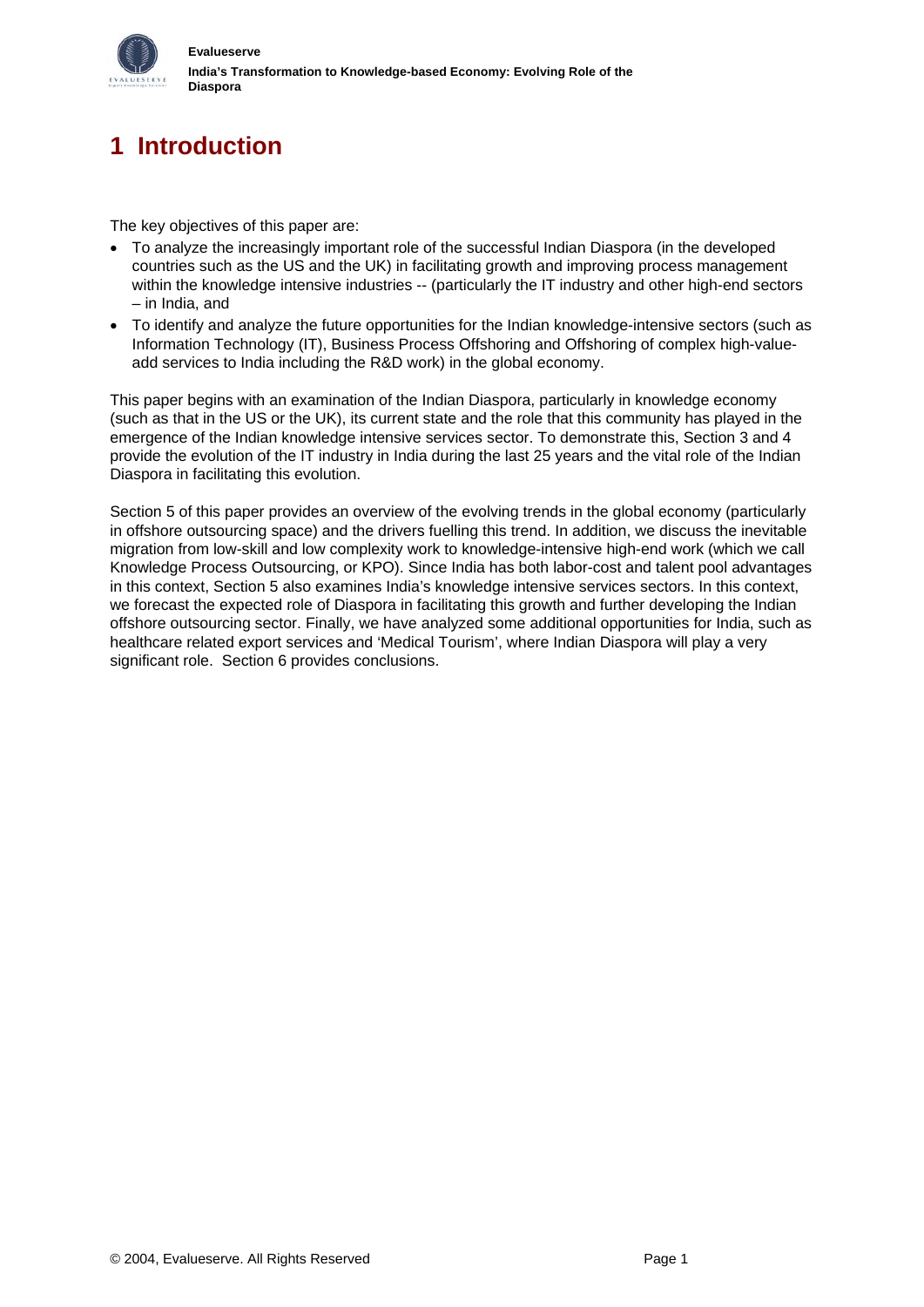<span id="page-3-0"></span>

# **1 Success of Indian Diaspora in Knowledge-based Economies**

The Indian Diaspora constitutes an important and a unique force in the world economy. Indians have been migrating for centuries. However the most massive emigration among Indians took place in the nineteenth and the twentieth centuries. There are more than 20 million people of Indian origin settled in 70 countries across the globe, constituting over 40 percent of the population in Fiji, Mauritius, Trinidad, Guyana and Surinam. Further, they constitute prominent minority communities in Malaysia, South Africa, Australia, Sri Lanka, Uganda, the United Kingdom (UK), the United States of America (US) and Canada. Table 1 provides a brief history of the Indian migration during the last two centuries.

#### **Table 1: Brief History of Massive Indian Emigration in Last Two Centuries {Ref. [1](#page-34-1)}**

|                                                                                                               | <b>PERIOD</b>                                                      | <b>REASONS FOR EMIGRATION / PROFILE OF EMIGRANTS</b>                                                                                                                                                                                                                                                                                                                                                                                                                                                                                                                                                                                                                                                                                                                                   |
|---------------------------------------------------------------------------------------------------------------|--------------------------------------------------------------------|----------------------------------------------------------------------------------------------------------------------------------------------------------------------------------------------------------------------------------------------------------------------------------------------------------------------------------------------------------------------------------------------------------------------------------------------------------------------------------------------------------------------------------------------------------------------------------------------------------------------------------------------------------------------------------------------------------------------------------------------------------------------------------------|
| <b>EMIGRATION</b><br><b>TO THE</b><br><b>BRITISH,</b><br><b>FRENCH AND</b><br><b>DUTCH</b><br><b>COLONIES</b> | 1834-1920                                                          | Migration of unskilled (mostly as indentured) Indian laborers to<br>$\bullet$<br>Mauritius, Uganda, Nigeria, Guyana, New Zealand, Hong Kong,<br>Trinidad and Tobago, Malay, Japan, Surinam, Jamaica, Fiji,<br>Burma, Canada, Thailand, Ceylon, etc.:<br>New plantations, industrial and commercial ventures in<br>European colonies required large supply of labor<br>There was a severe shortage of laborers to work in the<br>sugar, tea, coffee, cocoa, rice and rubber plantations due to<br>an abolition of slavery in the British (1834), French (1846)<br>and Dutch (1873) colonies<br>India and China provided alternative sources of labor<br>Most of these migrant unskilled laborers settled overseas,<br>although the indentured system <sup>1</sup> was abolished in 1917 |
|                                                                                                               | Late $19^{th}$ -<br>first half of<br>20 <sup>th</sup><br>centuries | This was followed by free emigration of traders, skilled artisans,<br>$\bullet$<br>bankers, petty contractors, clerks, professionals and<br>entrepreneurs to East Africa, Natal, Mauritius, Burma, Malay and<br>Fiji. Their primary purpose was to tap the new opportunities, the<br>booming trade and industry offered in these countries.                                                                                                                                                                                                                                                                                                                                                                                                                                            |
| <b>EMIGRATION</b><br>TO THE<br><b>INDUSTRIALLY</b><br><b>DEVELOPED</b><br><b>COUNTRIES</b>                    | Post-World<br>War II                                               | After India's independence in 1947, large number of educated<br>$\bullet$<br>Indians started migrating to developed countries like the UK,<br>US, Canada, Australia and New Zealand in search of better<br>opportunities.<br>Although some Indians migrated to the UK during the British<br>Raj, however, major influx of Indians in the UK took place<br>after 1947. Additionally, some People of Indian Origin (PIO)<br>from Africa and the Caribbean migrated to the UK and<br>Netherlands.<br>In contrast to the ex-indentured populations, these migrants<br>have maintained close ties to India, particularly due to their<br>affluence, through flow of remittances and investments.                                                                                            |

<span id="page-3-1"></span> $1$  Indentured system refers to ..

<span id="page-3-2"></span>-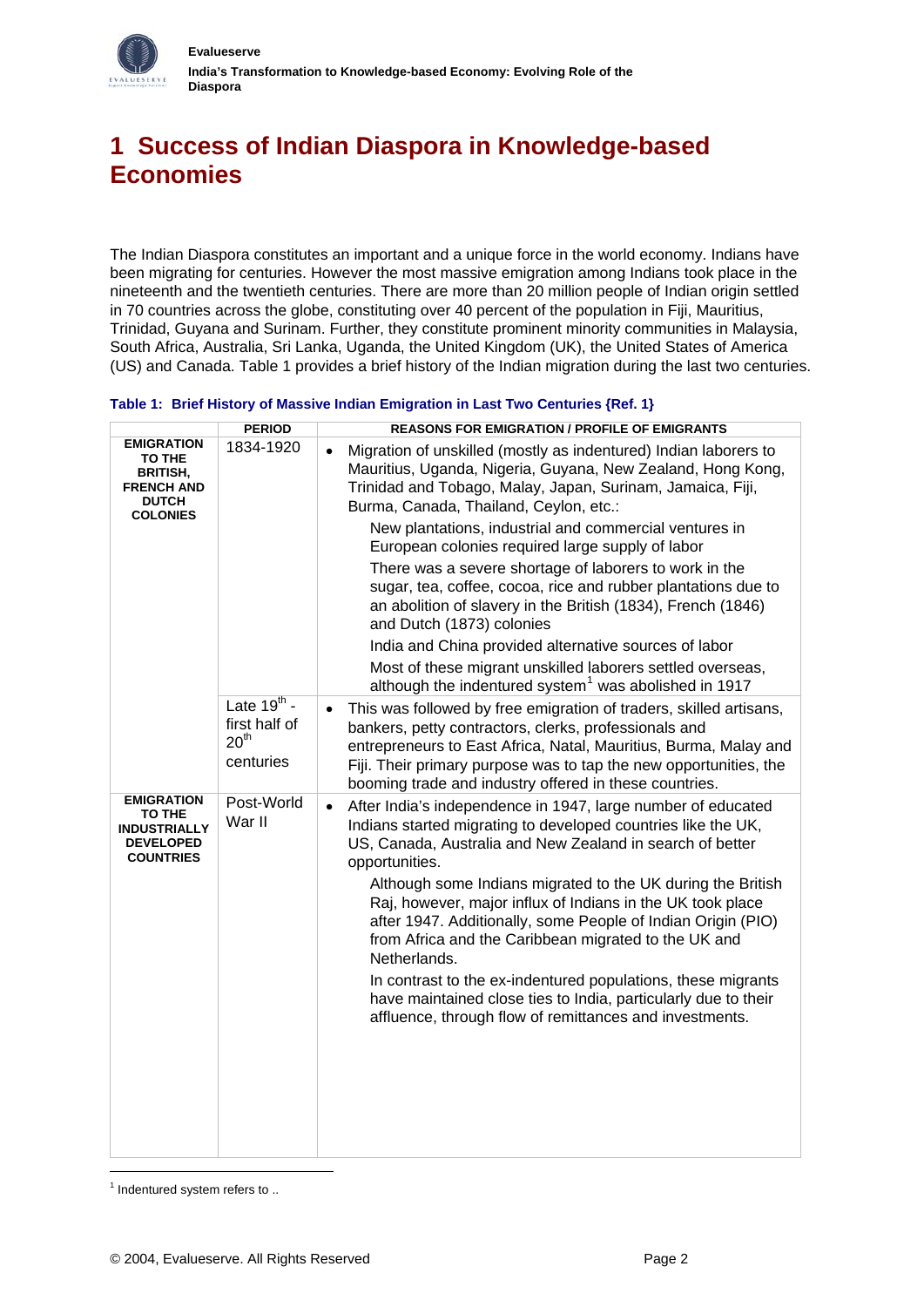

|                                                           |                     | Large-scale migration of Indians to the US happened after the<br>repeal of the Immigration and Nationality Act in 1965. By 2001,<br>there were approximately 1,500,000 Indians in the US. They<br>primarily belong to the educated and professional elite class<br>such as engineers (primarily IT), scientists, teachers,<br>accountants, medical doctors, managers, hoteliers and<br>businessmen. |
|-----------------------------------------------------------|---------------------|-----------------------------------------------------------------------------------------------------------------------------------------------------------------------------------------------------------------------------------------------------------------------------------------------------------------------------------------------------------------------------------------------------|
| <b>RECENT</b><br><b>EMIGRATION</b><br><b>TO WEST ASIA</b> | Mid 1970s -<br>2004 | Most skilled and unskilled migrants to West Asian countries<br>have been working on a contract basis, and have been hired for<br>building up, managing and operating the infrastructure needed<br>by the oil-export industry in these countries. Their major impact<br>has been flow of large remittances to India.                                                                                 |
|                                                           |                     | Course, Contentently Chick of Indian Discovery Euch provisional including                                                                                                                                                                                                                                                                                                                           |

*Source: Center for the Study of Indian Diaspora, Evalueserve Analysis* 

The following figures (Figures 1, 2 and 3) provide a country-wise distribution of the 20 million strong Indian Diaspora (including both 'Persons of Indian Origin' or the PIOs and the Indian citizens living abroad) in the most prominent<sup>[2](#page-3-2)</sup> OECD countries; Middle-Eastern and African countries; as well as other important countries.



-

<sup>&</sup>lt;sup>2</sup> Prominence, as referred here, is with respect to the strength of Indian Diaspora community (i.e. number of PIOs and Indian Citizens) in these countries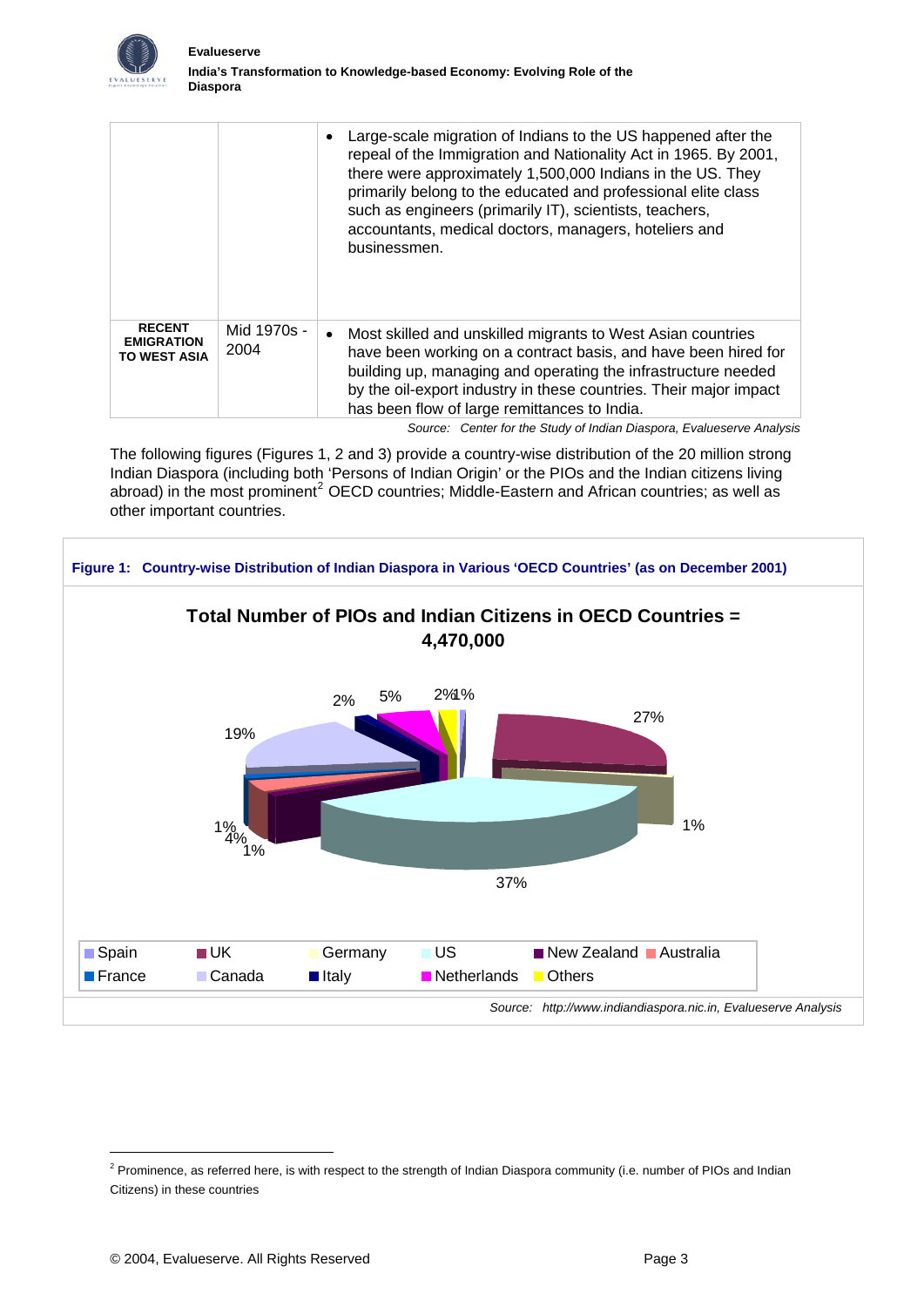

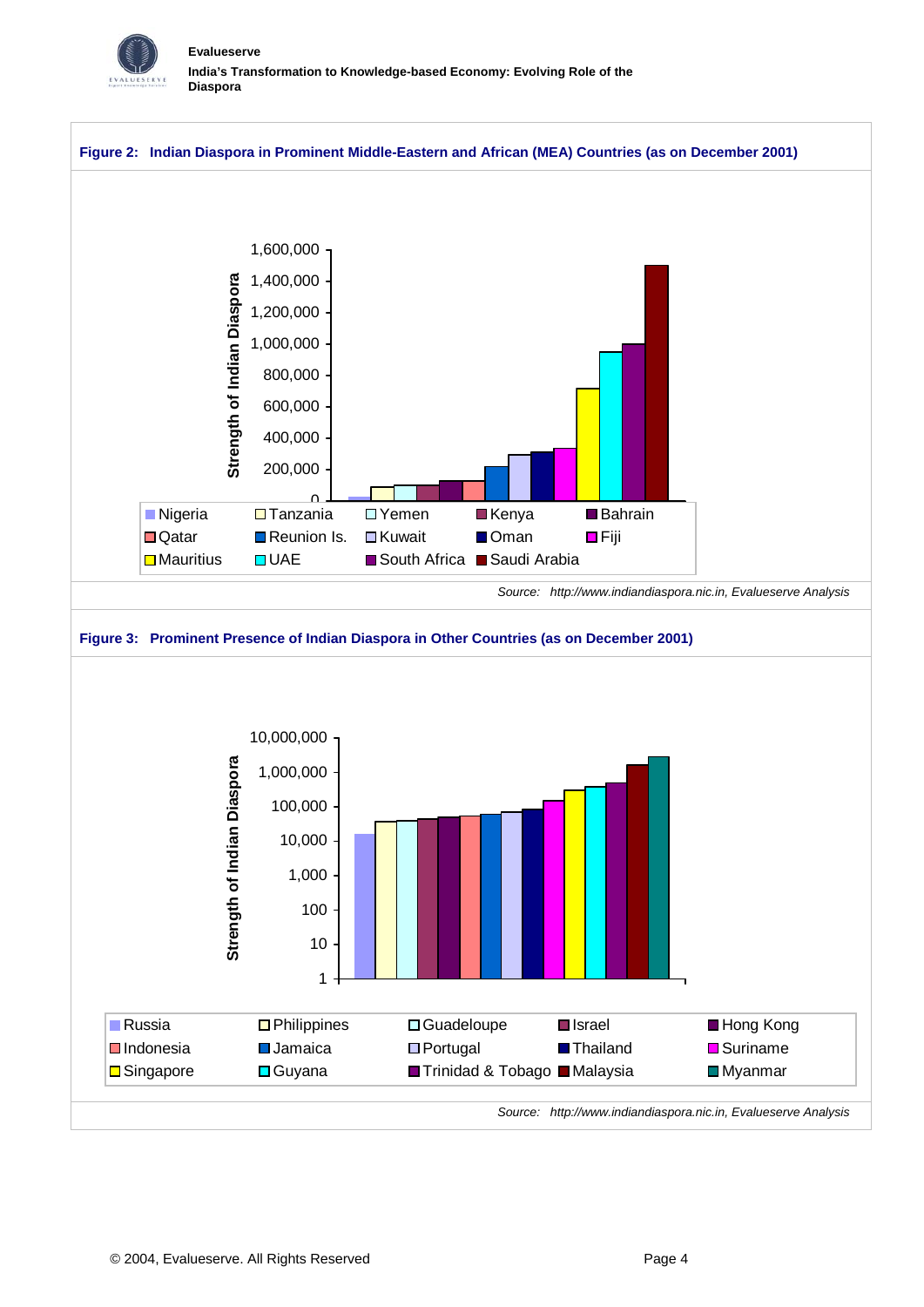<span id="page-6-0"></span>

Interestingly, the combined 'annual personal earnings' of more than 20 million PIOs is approximately USD [3](#page-6-1)64 billion annually<sup>3</sup> as compared to the Gross Domestic product (GDP) of entire India, which is USD 550 billion (with over a billion people). The following subsection attempts to analyze the worldwide success of Indian Diaspora, particularly in terms of its economic impact.

# **1.1 Worldwide Success and Impact of Indian Diaspora**

Among all the above-mentioned emigrants, some have been particularly successful and have had a significant impact on both the economy of the countries of their migration and that of India. Some notable groups are given below:

Many Gujarati traders migrated to East Africa in the early part of the twentieth century. They, along with earlier Gujarati migrants, have dominated some of the key old economy sectors such as trade in diamonds, etc. In the post-World War II period, Indians, and other South Asians, provided the labor that helped in the reconstruction of war-torn Europe, particularly the United Kingdom and the Netherlands. The Indian Diaspora of more than 1.2 million has become particularly prominent in the UK with significant presence in various businesses and high skill professions such as Information Technology (IT) and medicine.

The medical professionals from India are in great demand in the National Health Services (NHS) in the UK. According to the NHS, of the total 100,000 doctors in the NHS, nearly 6 percent are of Indian origin.

Out of the 18,250 emigrant IT professionals who entered the UK in 2000, 11,474 were from India {Ref. [2}](#page-34-2).

In 2000, there were more than 300 influential Non-Resident Indian (NRI) businessmen and 150 rich and prominent Indians in the UK. These include:

Lakshmi Mittal - involved in the iron and steel industry.

Lord Swaraj Paul – involved in the manufacturing and supply of steel and engineering products.

Jasminder Singh - involved in the hotel industry.

Manubhai Madhvani - involved in the sugar industry.

Gulu Lalvani - involved in electronics industry.

The Indian community has also been active on the political front in the UK. In 2000, it had four elected Members of the Parliament and 11 Members in the House of Lords. At the lower level of political participation, there are 250-[3](#page-34-3)00 councilors of the Indian origin across the UK {Ref. 3}.

In recent years, unskilled laborers - along with some skilled ones - from India have been the main force in transforming the physical landscape of Saudi Arabia and some other middle-eastern countries. These contract workers have repatriated most of their earnings to India, thereby contributing significantly to the Indian economy.

In developed countries - particularly in the United States and Canada – Indians have been very successful in most knowledge intensive professions including engineering, Information Technology, medicine, finance, business administration and accounting.

In this section, we will focus on the success of highly skilled Indian Diaspora in the 'Knowledge Economies', particularly the US. Further, we will identify and analyze the drivers behind the Indian Diaspora's success in these sectors.

# **1.2 Success of Indian Diaspora in the Knowledge-intensive Sectors in the US**

Asian Indians in the US may be the most successful immigrant community in the US history. A recent survey by Merrill Lynch found that despite the economic slump, Indians in the United States not only retained their wealth, but also added to it. Of the 1.7 million-strong Indian Diaspora in the US, 200,000 families are millionaires and the median annual income of Persons of Indian Origin in the US (PIO-US) is USD 60,093, which is substantially higher than the US median income of USD 38,885 {Ref. [4](#page-34-4)}. Further, 67 percent of foreign-born Indian Americans have college degrees, three times greater than the US average, and out of these approximately 44 percent hold managerial or professional positions.

-

<span id="page-6-1"></span> $3$  We arrived at this figure in the following way.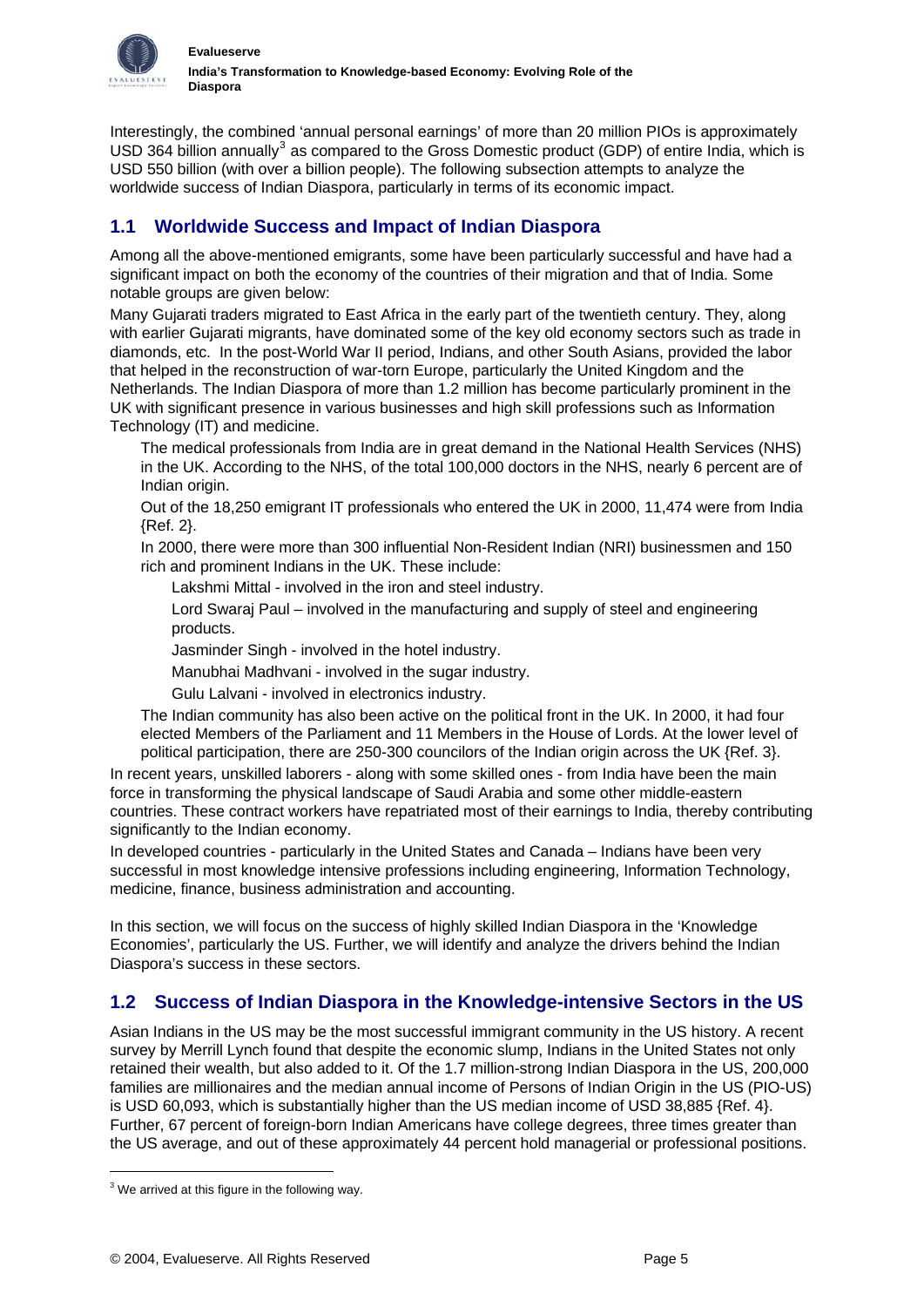

A majority of the Persons of Indian Origin (PIOs) in the US seems to be engaged in medicine, engineering, management and managing businesses. During 1960s and 1970s, a majority of Indians who migrated to US were engineers, doctors and lawyers. After moving to the US, many went to US schools many earned a PhD or Masters or an MBA, and then started working on critical projects in the US government owned labs or in private research laboratories such as IBM, Boeing, Bell Labs, and DuPont.

- 1. Information Technology: There are over 300,000 PIOs working in the Information Technology sector in the US. Although this number represents only three percent of the total IT workforce in the US, a substantial number of these are executives in mid and large-sized companies and at least 15 percent IT start-ups have been created by them. Some of the most prominent Indians in the Information Technology sector include Gujuraj Deshpande (CEO, Sycamore) and Arun Netravali (ex-president, Bell Labs). In addition, several PIOs are reputed professors in prominent Engineering and Technology Institutes such as the Massachusetts Institute of Technology, Stanford and Carnegie Mellon University.
- 2. International Finance and Management: Several Indians have climbed up the corporate ladder in US businesses. In addition, some of them also hold executive positions in high-profile management consulting and investment banking sectors. Some prominent Indians who are current of former executives of well known organizations include:

Rajat Gupta, Managing Director, McKinsey and Co.; Victor Menezes, Senior President, Citigroup; Rono Dutta, CEO, United Airlines; Vijay Gordia, CEO, Vinmar International Ltd.; Shailesh Mehta, CEO, Providian; James Wadia, Managing Director, Arthur Anderson & Co.; Rakesh Gangwal, CEO, U.S. Airways; Vikram Pundit, COO, Morgan Stanley; Ramani Nayar, CEO, Hartford Insurance & Financial Group.

3. Health Care Industry: There are more than 38,000, physicians of Indian origin, accounting for approximately five percent of all the doctors practicing medicine in the US. Additionally approximately 12,000 Indians and Indian-Americans are medical students and residents, constituting approximately 10 percent of all the medical students in the US. Cumulatively, Indians constitute the largest non-Caucasian segment of the American medical community.

Finally, the Indian Diaspora, especially in the US, has done extremely well in owning and running small businesses. Given below are two examples:

- PIOs in the US own approximately 77,000 out of the 135,000 convenience stores and these stores provide employment to more than 300,000 people. The total sales by convenience stores (in the US) in 2003 was US\$ 337 billion with pretax profit of US\$ 4.04 billion and we estimate that the convenience stores owned by PIOs had total sales of approximately US \$ 195 billion with a pretax profit of approximately US \$ 2.2 billion. This community recently started an American Asian Convenience Stores' Association (AACSA). Please see [www.aacsa.org](http://www.aacsa.org/) and [www.nacsonline.com](http://www.nacsonline.com/) for details.
- The Indian Diaspora in the US owns approximately 17,000 hotels out of a total of 47,040 hotels and these hotels provide employment to more than 700,000 people in the US. The American Asian Hotel Owners Association (AAHOA) represents this community and it estimates the cumulative market value of these hotels to be approximately US\$ 36 billion. Please see [www.ahla.com](http://www.ahla.com/) and [www.aahoa.com](http://www.aahoa.com/) for more details.

## *1.2.1 The Tech-Success Story – Indians in the Silicon Valley {Ref. [5](#page-34-5)}*

The PIO-community's success and the impact that it has had, seems to be the most notable in the information technology industry.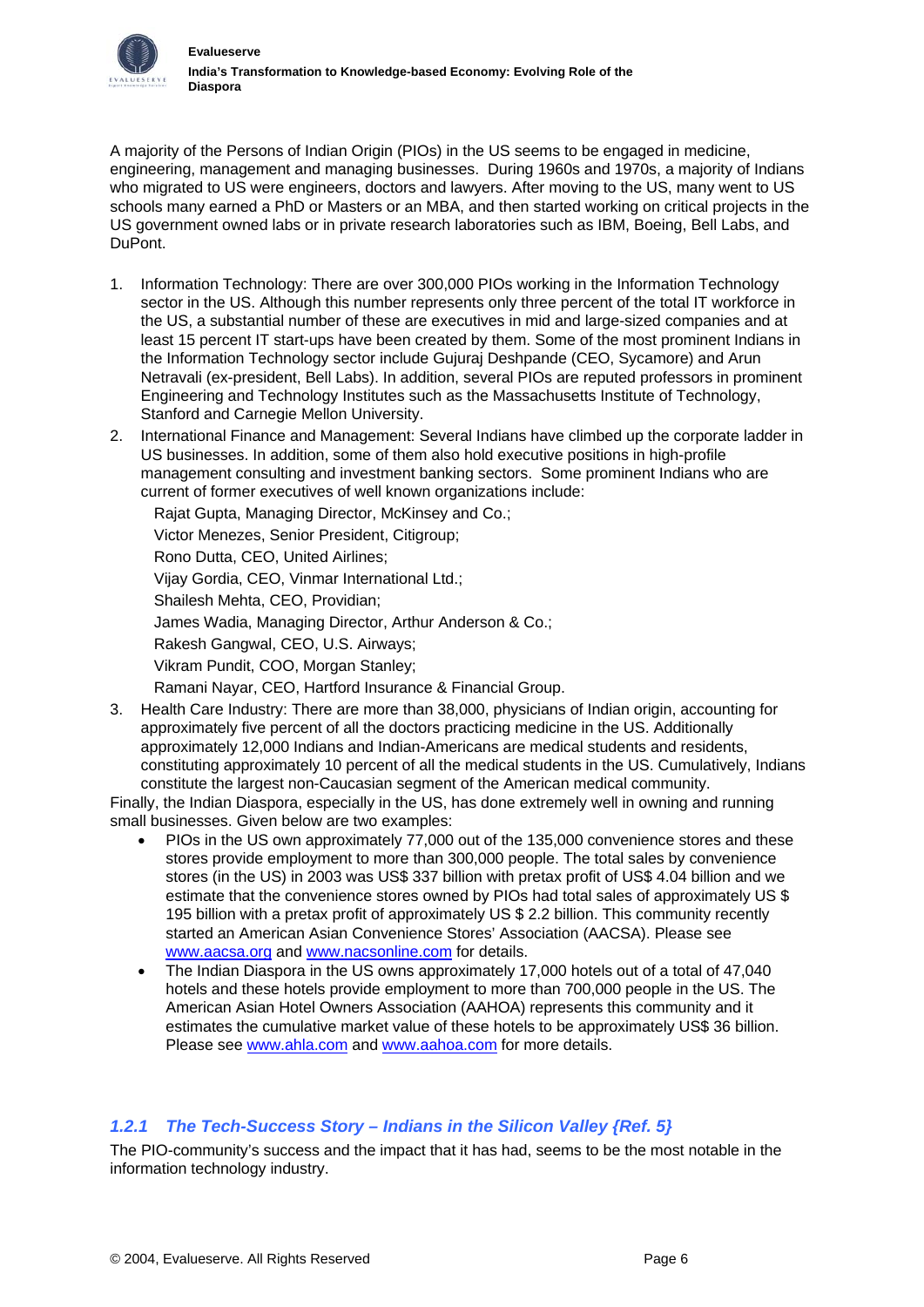

The Asian Indian population of approximately 200,000 in the San Francisco Bay Area represents one of America's most successful immigrant groups. Collectively, their companies account for USD 235 billion in market value. Further, the process is accelerating as those who 'struck rich' are now investing in new ventures. For instance, two of the first investors of Google - the leading Internet search company – are of Indian origin.

A Dun & Bradstreet study found that in 1998, Indians had already started 778 Silicon Valley start-ups and generating a total of 16,598 jobs. *Business Week* reported in 1998 that nearly 40 percent Silicon Valley start-ups in the 1990s had at least one founder of Indian origin. Evalueserve's estimates show that currently, there are between 650 and 700 companies in Silicon Valley that are either partly (or totally owned) by PIOs or have at least one PIO in its executive management team.

Currently, there are more than 20,000 Indian millionaires in the US and many of them are engineers and living in the San Francisco Bay area. Some of these successful 'technocrat millionaires' are not only investing money, but also their time and expertise to mentor other PIOs. In fact, in 1992, they started an organization called The Indus Entrepreneurs (or TiE) that acts as a conduit for experienced Indians mentoring others and that also provides a broad forum for networking. Doug Leone, a venture capitalist and a partner at Sequoia Capital, said, "At Sequoia, we love Indian entrepreneurs because they are extremely smart, they know the value of a dollar, and they hate dilution. That is an attitude that we like to be on the side of."

Major factors that have contributed to the success of Silicon Valley Indians include their:

- Technical expertise,
- Familiarity with the West and the ability to work within the US system,
- Proficiency in English language,
- Combination of technical abilities with good management skills, which some of them have also used to move up the corporate ladder in the US, and
- Connections with companies and entrepreneurs in India, which they can exploit for offshoring work and reducing their operational costs (without sacrificing quality).

## **1.2.1.1 Contribution of the IITs to Indian Diaspora's Success in the US Industry**

In 1947, India became independent and many Indians realized that the country did not have sufficient number of engineers, medical doctors or scientists. Hence, in 1953, the Indian Prime Minister, Jawahar Lal Nehru, established the Indian Institutes of Technology (IITs) in order to build an engineering and technological talent within India. Today, there are seven such schools and they are strongly competitive and so desirable that they have stimulated a USD 400 million admissions' test preparation industry within India!

The students entering IITs do not necessarily have privileged or even commercial backgrounds and in fact 80 percent come from the Indian middle class, whose parents are educated but work in low paid and often in the Indian Civil Services' sector. The undergraduate education provided by the IITs is by most accounts superb. However, the US universities still continue to provide the best post-graduate education. So, beginning in the 1960s, many IIT graduates started moving to the US to pursue graduate education and subsequently they joined US information technology companies. Many IIT alumni today occupy the upper echelons of the US industry. Some of these include former senior president of Citigroup, ex-CEO of US Airways, formal head of McKinsey & Co., cofounder of Sun Microsystems as well as hundreds of others now working in the top ranks of US corporations and Silicon Valley firms.

In January 2003, the Indian Institutes of Technology celebrated their  $50<sup>th</sup>$  anniversary in Silicon Valley and we interviewed several prominent Indian born IT executives, entrepreneurs and investors in the United States. Our focus was on their role in fostering and shaping the Indian IT industry, especially through the 1980s and 1990s, and in later sections, we would discuss some of their views and responses.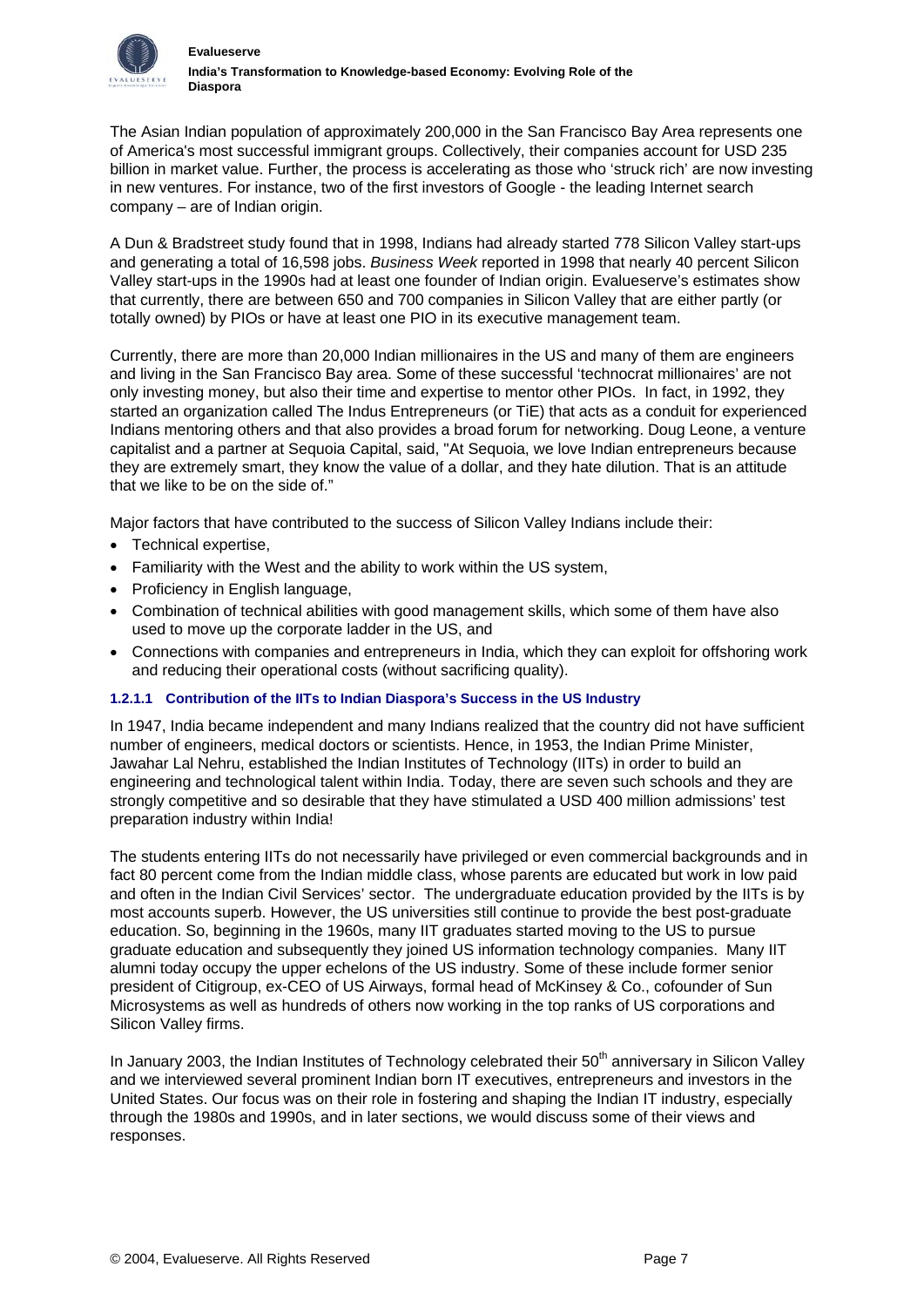

## **1.2.1.2 Indian Presence in US Technology Sector – Likely to Grow Even Further**

According to a report released by US' National Science Board (NSB) released in May 2004, the Indian presence is likely to grow even further in the US technology sector.

'US Census 2000' data indicates that in science and engineering (S&E) occupations, foreign-born professionals constitute approximately 17 percent of bachelor's degree holders, 29 percent of master's degree holders, and 38 percent of doctorate holders. Indians account for approximately 14 percent of the science and engineering degrees given by American universities, closely followed by the Chinese who account for 10 percent of such degrees awarded.

Increasing percentage of Indian scientists and engineers are now planning to stay back in the US. For example, the percentage of Indian S&E doctorate recipients who are planning to stay back in the US has increased from 85.6 percent in 1990-93 to 94 percent in 1998-2001. Similarly, the percentage of Indians who have decided to stay back in the US, owing to post-doctoral research appointments or jobs with enterprises, has increased from 62.6 percent in 1990-93 to 73.2 percent in 1998- 2001. Further, out of the total 13,000 Indian S&E doctorate recipients at US universities between the period 1985 and 2000, approximately 57.8 percent accepted job offers from various firms to stay back in the US. Out of these, 23.9 percent were engaged in post-doctoral work and 33.8 per cent were employed in industry. In 2001, 77 percent Indian S&E doctoral degree recipients accepted offers for employment or post-doctoral research in the US.

Currently, more than half of the total technology workforce (with S&E degrees) in the US is older than 40 years of age. This implies a significant gap exists between the demand and the supply of talent in technology sector. This gap is likely to be filled by the increasing number of Indian technocrats staying back in the US, after completing their education from the US universities. Between 1985-2000, Indian students constituted the largest group among all foreign-born communities in terms of the number of US doctoral degrees awarded in computer and information sciences. Thus, this translates into an increasing number of Indian technocrats entering the US workforce, particularly in the science and technology sector, in the years to come.

## *1.2.2 Prominent Presence of Indian Medical Doctors in the US {Ref. [7](#page-34-6)}*

As mentioned earlier, Indians constitute the largest non-Caucasian segment of the American medical community. Indian doctors are primarily involved in primary patient care in urban and rural areas. Cumulatively, Indians constitute approximately 20 percent of the 'International Medical Graduates' - or foreign-trained doctors, who are operating in the U.S. Considering the fact that Asian Indians constitute less than 0.6 percent of the US population, they definitely represent a disproportionately high presence in the country's medical profession.

Many Indian doctors migrated to the US after India's independence in 1947, to pursue their higher medical education. This trend gained significant momentum in the 1970s, when many international medical graduates (IMG) were actively recruited to meet a deficit in native US medical doctors.

In 1984, some Indian medical professionals founded the American Association of Physicians of Indian Origin (AAPI). The key driver behind the formation of AAPI was to meet the challenges that physicians of Indian origin usually face because of cultural barriers and bias against international medical graduates, which often cause problems in speedy immigration and in obtaining licenses for practicing medicine. AAPI grew rapidly and currently serves as an umbrella organization for approximately 100 professional associations. It is also the largest ethnic medical organization in the US and is quite active in spearheading legislative agendas on health care and influencing the advancement of ethnic medical organizations in the US.

With increasing medical needs of growing and aging population in the US, a potential shortfall of medical professionals is anticipated by the American Medical Association (AMA). Hence, an increasing number of international – particularly Indian – medical doctors and nurses are likely to mitigate this deficit, thereby, increasing the Indian Medical Diaspora even further.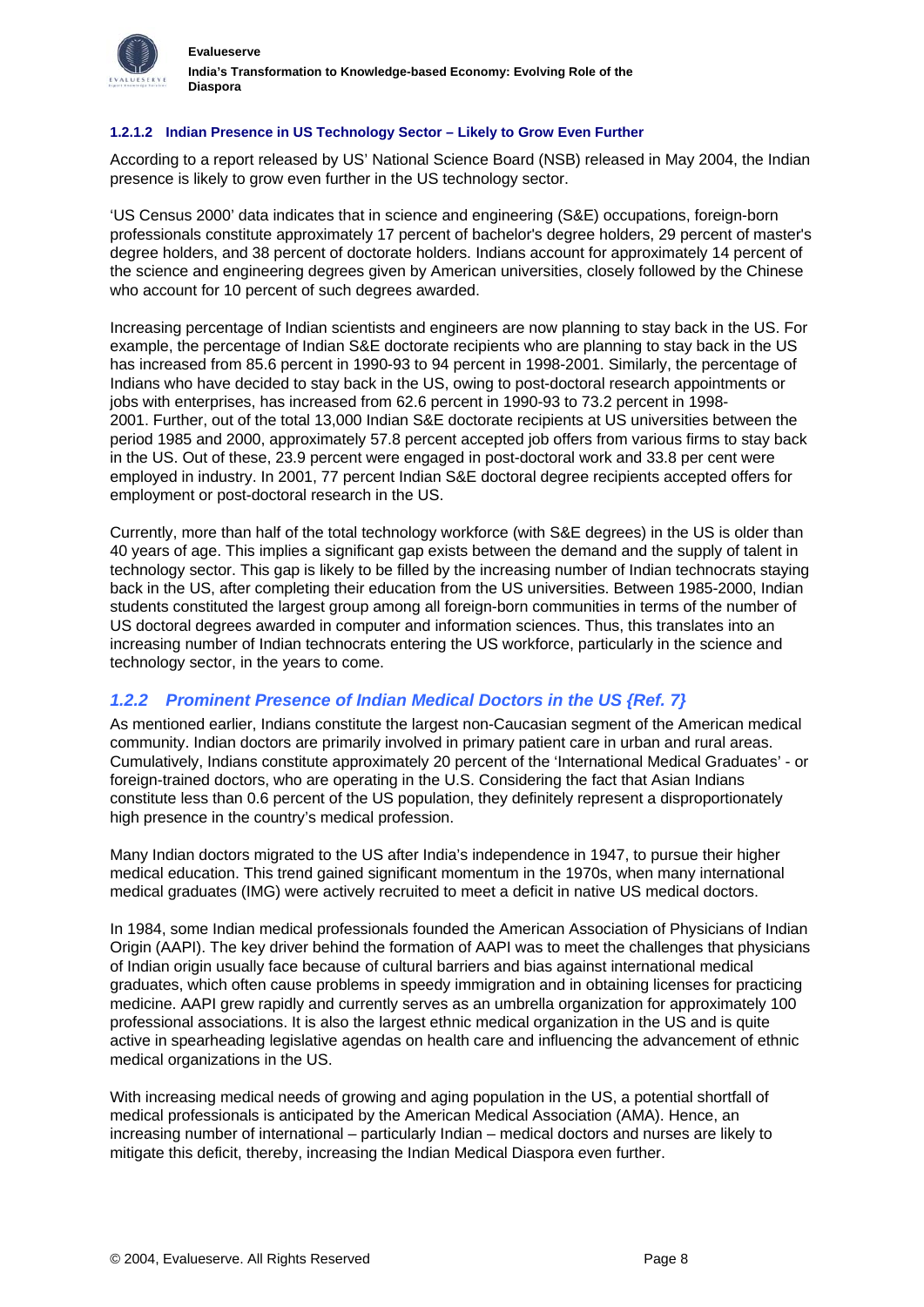<span id="page-10-0"></span>

# **2 The Role of Diaspora in the Emergence of the Indian IT Industry**

As discussed in the last section, the Indian Diaspora has been very successful in Knowledge-intensive sectors in the US, and more so in the IT sector. Almost simultaneously, a very competitive and successful IT industry emerged in India. This section analyses various factors that helped in the emergence of the successful IT industry in India (during the last 35 years) and the role that the Diaspora community played in this evolution.

# **2.1 Evolution of the Indian IT Industry – The 1970s and 1980s**

Emergence of a strong Indian IT industry happened partly by design and partly by accident. In the 1970s, there was no separate software industry. Multinationals such as IBM (from the US) and ICL (from the UK) were the largest providers of hardware to the industry, which used to be bundled with the operating systems and a few basic packages that were generally written in FORTRAN and COBOL languages.

Larger enterprises (including the Indian defense and public organizations) that needed customized applications employed in-house teams that did everything from installing systems to writing software. In fact, when specific software applications became popular, stand-alone boxes were made for them. In 1970s, the concept of stand-alone word processing software did not exist. Later, when local companies grew (after IBM's exit in early 1980s), these companies also had their own proprietary operating systems that generally executed only their computer programs.

## *2.1.1 The 1970s – Initial Driver Behind Exporting Software – Need for Foreign Exchange*

Although India was among the first developing nations to recognize the importance of software, the key driver behind exporting software was foreign exchange.

To export software, Indian companies had to design it for hardware systems that were the standard worldwide, which in the 1970s were the IBM mainframe computers. However, Indian import duties on this hardware were extremely high (almost 300 percent {Ref. [16}](#page-34-7)) and hence during the late 1960s and early 1970s, IBM used to sell old, refurbished and antiquated machines (because that is all that Indian companies could afford). Fortunately, within a few years, the Indian Government lowered import duties on all IT equipment but with a pre-condition that the exporters would recover twice the value of the foreign exchange spent on importing computers within five years – a clause that was modified in the 1980s. Hence, overall, the regulatory scenario was not very favorable for software exporters and this constitutes the nebulous beginning of the Indian software industry.

The first software exporting company from India was Tata Consulting Services (TCS) that started operations in 1968. Fortunately, after a few local orders, TCS bagged its first big export assignment in 1973-74, when it was asked to provide an inventory control software solution for an electricity generation unit in Iran. During this period, TCS had also developed a hospital information system in UK along with Burroughs Corporation (which was at that time the second-largest hardware company in the world) and it became a role model for other Indian IT companies to follow in the 1980s.

# *2.1.2 The 1980s – The Cost Arbitrage Model*

Despite the tough policy with respect to imports, by early 1980s, India was the only developing nation to have any significant software exports – USD 12 million – a substantial leap over the 1979 level of USD 4.4 million and 30 companies were already beginning to export software.

The main competitive advantage for Indian companies was obviously the cost and the ability to communicate using the English language. The total charges for a software developer in India varied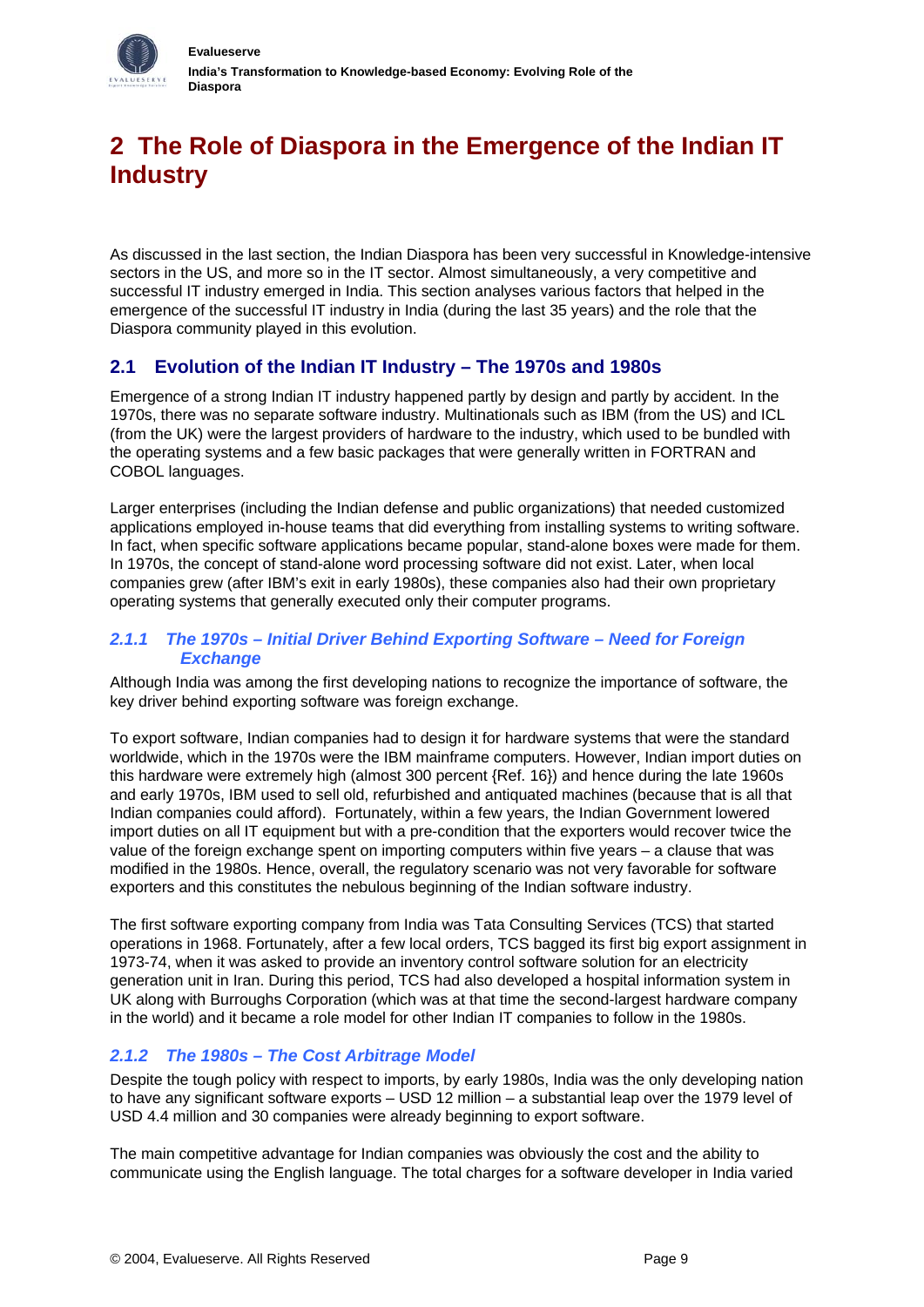

from USD 16,000 to USD 24,000 annually whereas the corresponding charges of sending the same developer to the US varied between USD 32,000 and USD 42,000 annually. Comparing this to the total cost of a US software developer (USD 60,000 to USD 95,000 yearly) in 1980, the savings were clearly quite significant.

Inspite of the cost advantages and a relatively good proficiency in English, the Indian software industry continued to face the following challenges in 1970s and 1980s:

- Lack of availability of hardware: Import of hardware especially mainframe computers -- was very tedious and expensive.
- Shortfall in trained manpower: Although the education system was producing substantial number of engineers who were very talented, very few colleges were offering any computer training or IT courses.

If we now look back at the 1970-1980 era, it is clear that the following three unrelated incidents contributed heavily in shaping the Indian IT industry:

- In late 1970s the Indian Government passed a controversial law (which was later repealed in 1992) that forced all multinationals to reduce their equity share in their Indian subsidiaries to less than 50 percent. Since IBM did not want to reduce its equity in its subsidiary, it decided to leave India, thereby, making Indian companies less reliant on mainframe computers.
- The advent of Personal Computers in 1980s reduced the cost of importing hardware substantially, thereby, spawning an industry that has over 2,700 companies today.
- Realizing that the Indian college system was unable to provide any computer training or IT courses, three Indian entrepreneurs (living in India) took it upon themselves to provide tutorials and training classes in Information Technology. Their early days were often marked with one person driving a scooter or a motorcycle and the other riding behind with a PC in his lap so that they could impart this training in rented college and school spaces in the evenings. The training institute (NIIT) started by them is today a USD 167 million company and it continues to be number one in providing IT courses and training to Indians {Ref. [8](#page-34-8)}.

With these as the humble beginnings, the Indian IT industry witnessed the Indian Government policies becoming more favorable in late 1980s, representative industry associations getting formed (one of which eventually became NASSCOM – the National Association of Software and Service Companies) and the IT training and education level gradually becoming strong enough for creating a full-fledged industry.

Finally, in the initial years, export of software initially meant a physical transfer – either of the programmer himself (sometimes called 'body-shopping') or of software on floppies. However, in 1985, Texas Instruments (TI) set up an office in Bangalore with a direct satellite link to the US and, in 1989, an Indian Government Telecom Company (VSNL) commissioned a direct 64-kbps satellite link to the US, thereby, offering software exporters a completely new way of functioning.

# *2.1.3 The Diaspora Support during the Initial Years*

The Indian engineers in the US were quickly recognized as excellent technologists but during the 1970s and 1980s they had to fight a strong perception - in some cases a self-perception - that they did not have front office or general management capabilities. As a partial reaction, many engineers took a conscious decision not to emphasize their ethnicity and there was remarkably little ethnic collaboration (of Indians) with in the US. In fact, their emphasis was on their careers within the 'white-people' managed corporations and they were rarely even aware of the progress being made by Indians in other organizations. However, this situation changed substantially in the late 1980s when several Indians became CEOs of new public companies and it became apparent that the community had the complete range of skills for leadership within the IT industry.

Not only did the Indian engineers and IT professionals in the US not collaborate with each other, they also invested very little in the Indian IT industry. In fact, the few attempts and investments that were made by PIOs in the 1970s and early 1980s were quickly abandoned because of bureaucratic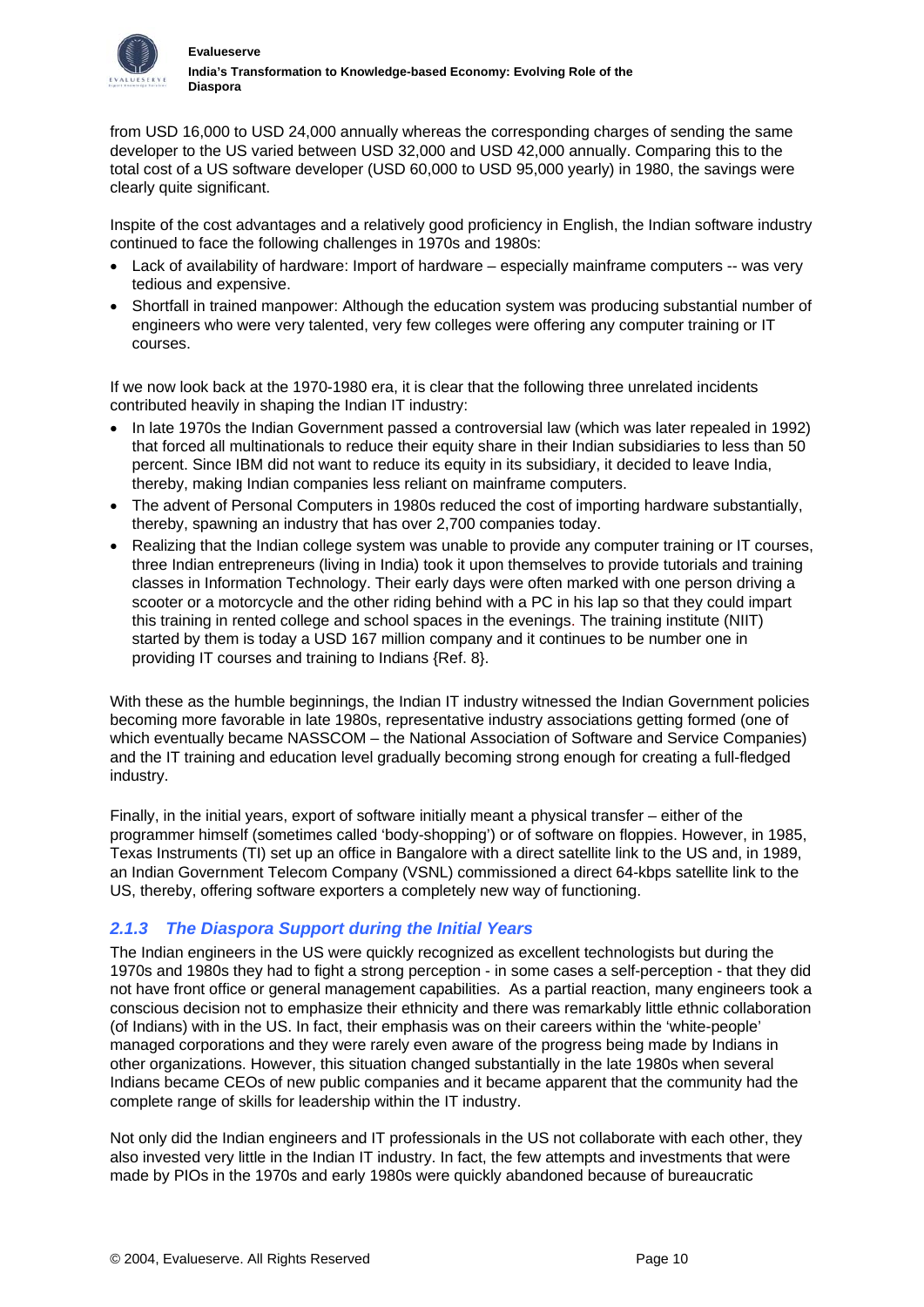<span id="page-12-0"></span>

obstacles by the Indian government and the limited capabilities of Indian partners. Hence, the only crucial role played by these PIOs was limited to being tolerant mentors of early Indian software development companies.

In early 1980s, several small Indian companies came to Silicon Valley in search of low-end contract software development work. Several PIO executives were willing to help but most found the Indian companies' work to be unsatisfactory and many suffered from deficient development tools and computers. This is partly because even until 1985-86, the Indian government was promoting Russian computers over American computers and Indian companies had just started working with PCs; hence, the companies' professionals could not meet, or sometimes even understand, US standards for quality and timeliness. To mitigate this problem, the Diaspora executives sometimes created programs within their US companies whereby Indian programmers could work in the US and with US technology (at Indian wages plus travel related costs). Further, they coached and guided the Indian companies to enable them in improving their quality and performance standards.

Hence, during the 1970s and 1980s, the role of Indian Diaspora in the evolution of Indian IT industry was limited to that of a patient mentor and brand ambassador in most of the cases.

# **2.2 The Formative Years – The 1990s**

## *2.2.1 The 1990s – The Emergence of Offshore Outsourcing*

In 1993, the US Immigration and Naturalization Service made changes that made it difficult to get B-1 visas and the new H-1 visa required a certification from the US Department of Labor that prevailing market wages were being paid to immigrant workers. As a result, US companies had less incentive to hire software engineers from India. Also, Indian software professionals who were brought under the umbrella of the Immigration Act, had to pay social security and related taxes to the US government, which added additional burden on the employees and the companies.

The two factors mentioned above led a few IT companies in India to gradually move to a mixed model, wherein some software programmers would work at the Client's premises (in the US) whereas others would continue to work in the IT company's back-office in India. As the Indian IT industry adapted to this new business model, Indian IT exports boomed from USD 128 million in FY 1990 to USD 485 million in FY 1994. It is worth pointing out that the shift to the new business model was gradual because the savings even after sending Indian IT programmers to the US were quite large and many IT companies continued to follow the old model and send their programmers to the US, the UK, and Canada.

And then came the 'Y2K problem', the Internet-Telecom boom and the Dot.com boom. All these forced companies in the US, UK, and Canada to hire lot of computer programmers and this caused such a shortage in the US that the US government had to increase its H-1 quota from 65,000 in 1998 to 130,000 in 1999 and then to 195,000 soon thereafter. Indeed, this was a very good opportunity for the Indian IT industry, which thrived by sending more and more IT professionals to the US, thereby creating a larger and larger Indian IT Diaspora.

In particular, the 'Y2K problem' presented a unique opportunity to Indian firms. Owing to this problem, the US firms needed software professionals with COBOL programming skills. COBOL had already become obsolete in 1990s and was no longer a part of university curriculum in the US. However, in India, COBOL was still taught, even in the 90s, since most of the local computer science curriculum was quite obsolete. This provided significant advantage to Indian IT services vendors, particularly because working on Y2K contracts helped Indian firms in entering new markets and building trust with their client enterprises.

By the end of 1999, the Indian IT industry was on an all-time high and the Initial Public Offerings (IPOs) of Indian software companies (in India) were getting oversubscribed. This, in turn, led to the creation of a venture capital industry in India. According to figures released by the Indian Venture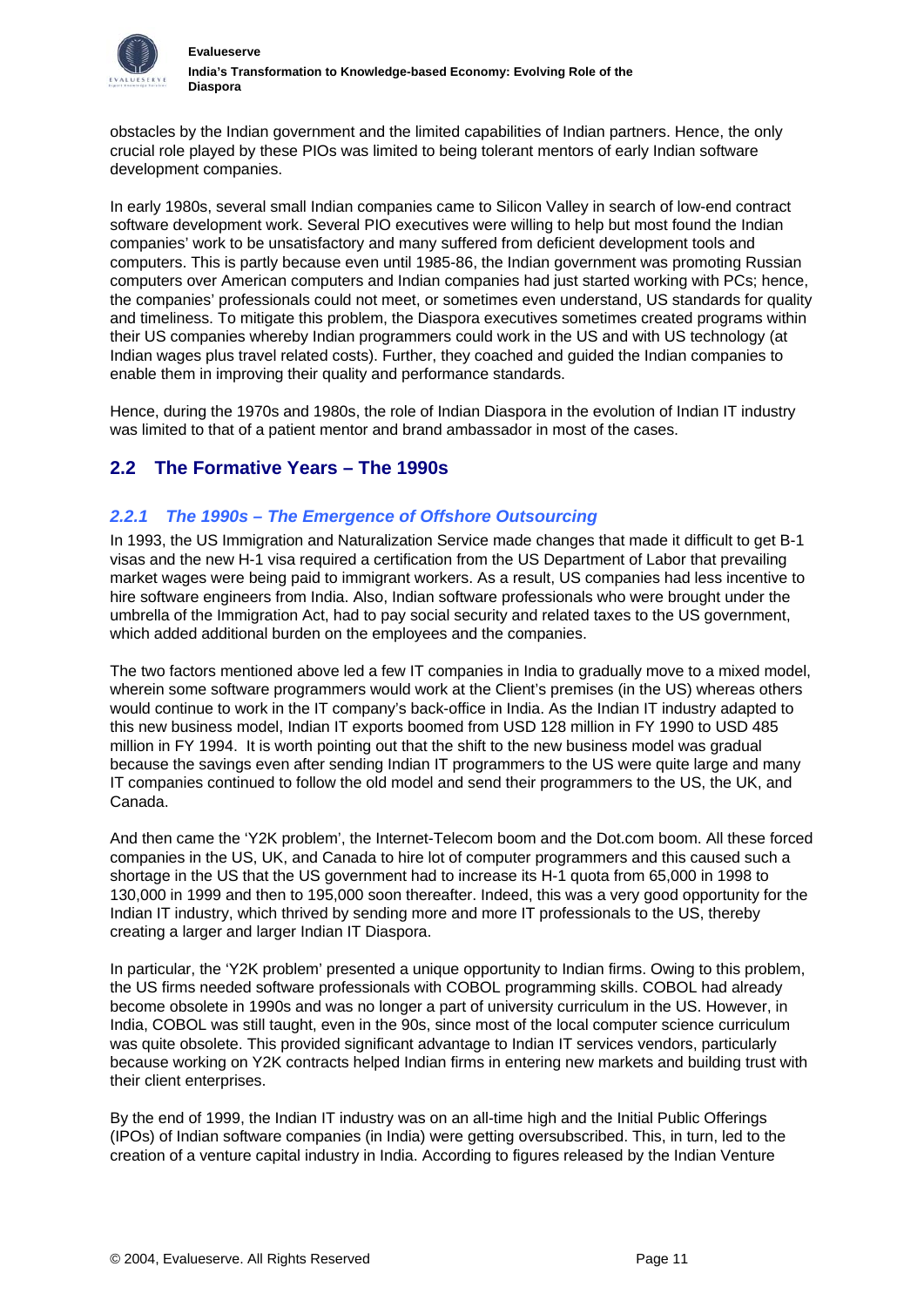Capital Association, VC investments grew from USD 24 million in FY 1996 to USD 480 million in FY 1999, with a substantial amount going to Dot-com companies in India (in 1998 and 1999).

## *2.2.2 The 1990s – The Emergence of the Indian Diaspora in the IT Industry*

While the Indian IT industry was making great strides through the 1990s, this decade also witnessed a strong emergence of the Indian IT Diaspora in the US. Many Indian engineers, who had started moving to the US in 1960s, had by now either become entrepreneurs, or Venture Capitalists or highlevel executives in large and medium sized companies. And, these professionals had started to coalesce especially because many had graduated from the same top-notch colleges in India (such as the IITs) and most of them also knew their counterparts in India (who were often also alumni of the same colleges). Some of these relationships quickly matured in forming non-profit associations such as TiE and SIPA (Silicon Indian Professional Association).

TiE, originally designed as a Silicon Valley organization to provide mentoring to promising young expatriate IT professionals, soon developed into a worldwide network of Indian professionals which has had a substantial influence on the Indian IT industry and government policies towards it. Currently, TiE has 38 chapters and over 6,800 members, worldwide.

Since many in these people knew their counterparts in India and since most were closely observing the growing Indian IT industry, in the mid and late 1990s, some of them started their own IT companies in India (e.g., Cognizant, Techspan, Mphasis) whereas others invested in nascent IT and Dot.com companies in India. Further, since US, Canada and UK were facing a shortage of IT professionals during 1996-1999, many in the Indian Diaspora convinced their companies to hire Indian IT professionals and this resulted in the 'Indian IT Diaspora' becoming stronger and the Indians constituting 24 percent of the entire Silicon Valley IT professional population by late 1999.

All these developments in turn permitted another crucial Diaspora role. Some Indians had become senior executives at many major US corporations, like IBM, GE and American Express**.** In nearly every instance where these companies invested in or outsourced work to India a well placed expatriate executive crucially influenced the decision. In part the individual's own success supported the emerging positive reputation of Indian engineers. And in part the individual's direct experience of India gave them credibility in vouching that the well-known problems of India's infrastructure and bureaucracy could be overcome. For example, Kanwal Rekhi, one of the founders of TIE, embarked on a well publicized series of speeches and interviews in India in which he challenged the government and people to attempt a set of modernizing reforms. Not surprisingly, one of the IIT-alumnus that we interviewed at the IIT  $50<sup>th</sup>$  anniversary said, "The expatriate community was the major catalyst. At this point it was no longer a sentiment. They simply recognized the business opportunity". Hence, this US investment and outsourcing drove Indian software industry annual growth to 40 percent during the 1990s and by FY-2003, the Indian IT exports' industry (which includes IT exports as well as Business Process services' exports) had already become a USD 12.2 billion industry.

There were other Diaspora roles as well. Some younger Indians in the US moved to India as 'Expatriates' and started IT Research and Development Laboratories (e.g., IBM India Research Laboratory was started in April 1998) whereas others moved to supervise US investments, outsourcing contracts, and to train and manage Indian professionals to US efficiency and standards.

However, among all these contributions by the Diaspora, the crucial role continued to be that of mentoring of early stage companies and confidence building with major US corporations (that India was a good place to get work done and Indian companies have the required wherewithal to perform the work).

During our discussions with IITians at the fiftieth anniversary, we felt that overtly, some expatriates downplayed their own role in India's success. For them, the sudden skilled labor requirements of the internet's growth and the Y2K problem would have drawn India's engineers and technicians into the world IT industry regardless of whether the Indian Diaspora helped or not. Certainly the timing could not have been better. However, other countries with trained graduates and skilled Diasporas like South Africa, Russia and Pakistan were not similarly drafted into the boom and we believe that the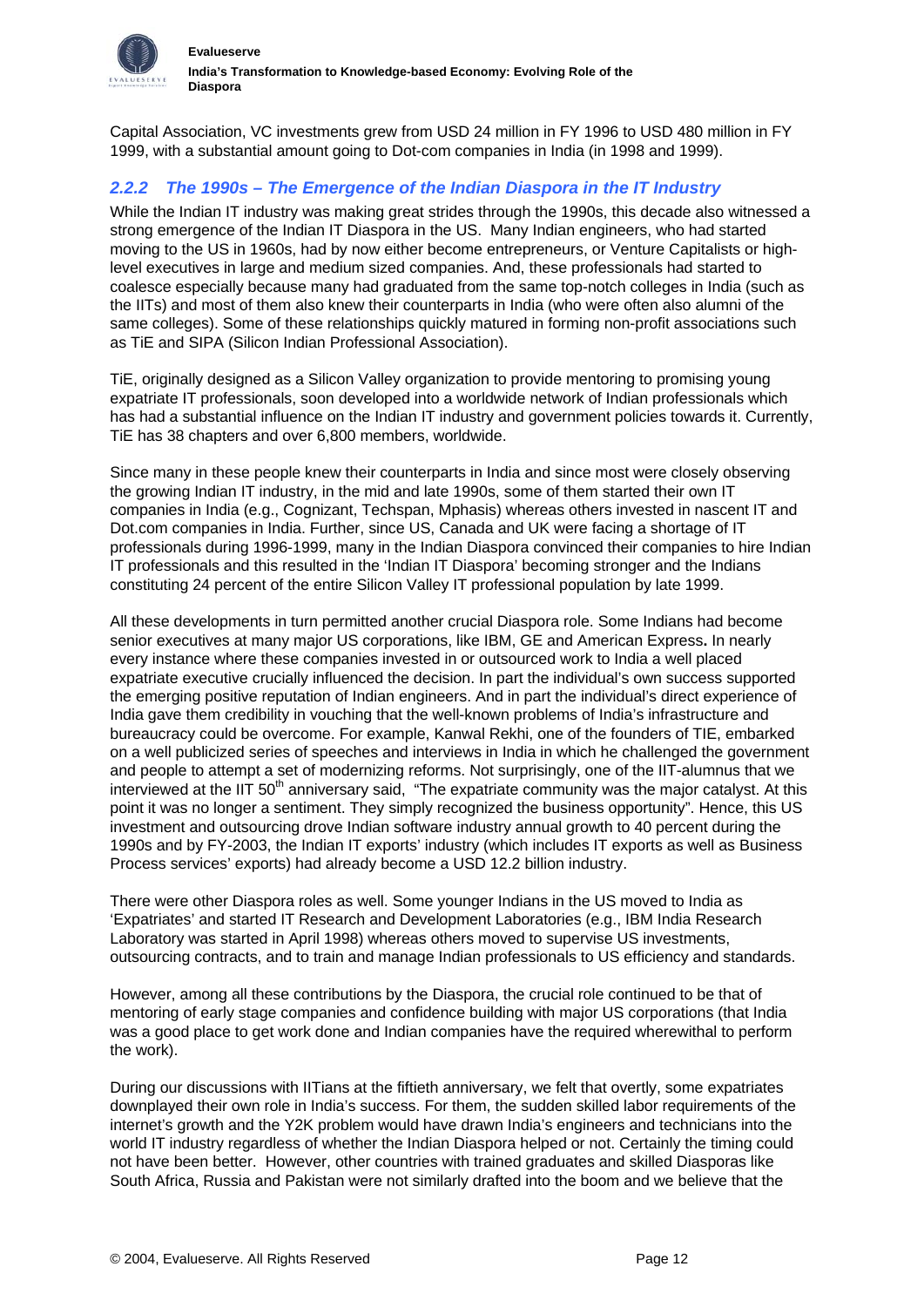

influence of Indian expatriates' seem to have been quite crucial. We also believe that some of this downplay arises from humility that is pervasive in the Indian culture and some of it also comes from the fact that these PIOs do want to appear as being biased towards their 'fellow countrymen'.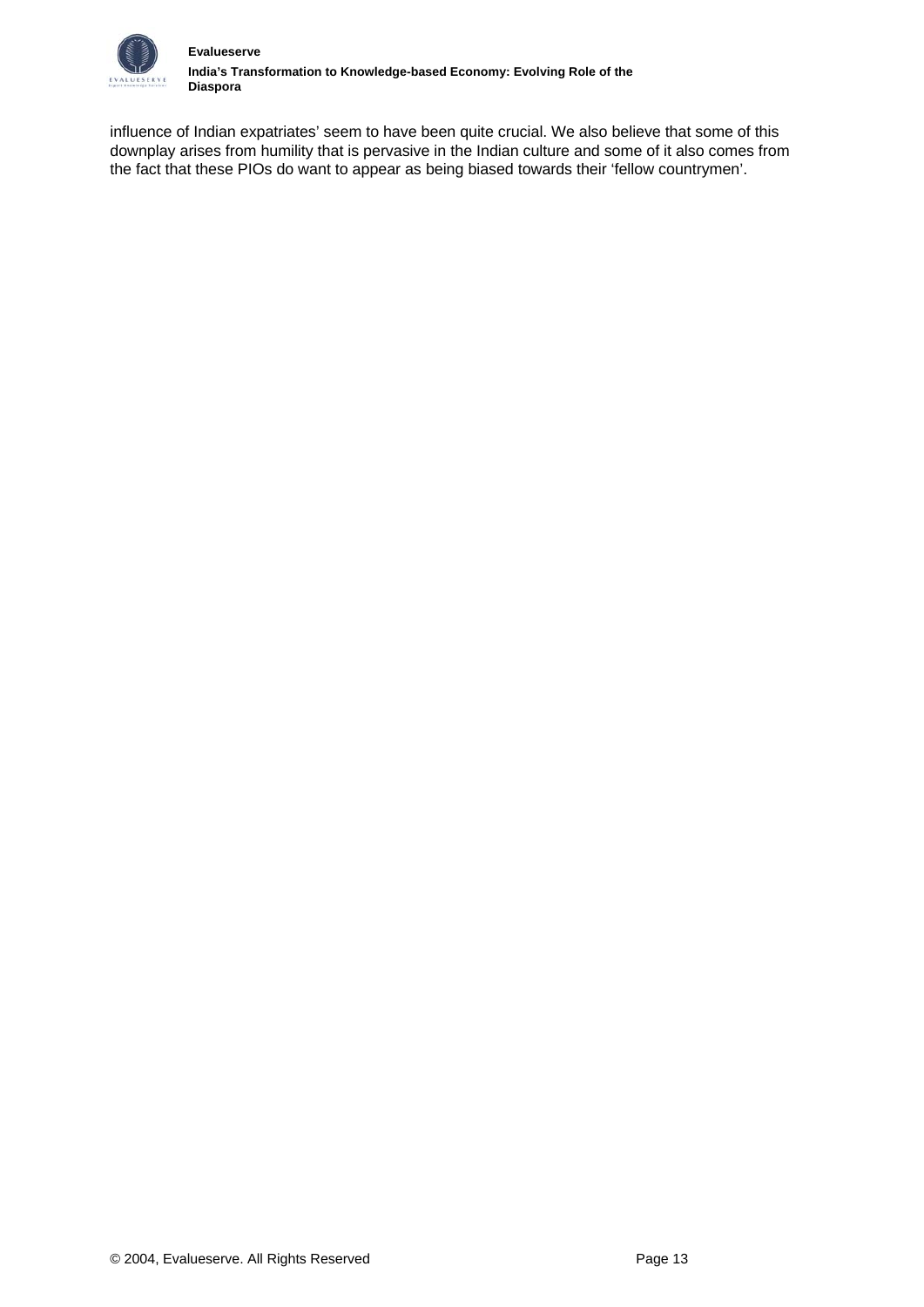<span id="page-15-0"></span>

# **3 Evolution of the Indian IT Industry**

In the last section we analyzed how IT industry evolved in India and the increasingly important role the successful Indian IT Diaspora in the US, particularly in the 1990s. In this section, we will focus on the recent years and how the Indian IT Diaspora has been helping the Indian IT industry in growing further. We will also identify the factors that have made India one of the most attractive destinations for offshore IT services.

# **3.1 Growth of the Indian IT Sector in Recent Years**

During the period FY 1997-2003, the Indian IT market demonstrated a compounded annual growth (CAGR) of 25.5 percent. The contribution of IT to the Indian GDP has also risen consistently, from 1.22 percent in FY 1997 to 3.57 percent in FY 2003, as shown in Figure 4.



# *3.1.1 Dominance of Export in Indian IT Industry*

Software and IT services exports constitute approximately 62 percent (FY 2003) of the entire Indian IT market. Software and IT services exports have shown a fairly high compounded annual growth (CAGR) of 38 percent during FY 1997 and FY 2003. Their share of Indian exports has also risen from 4.9 percent in FY 1997 to 21.3 percent in FY 2003, as shown in Figure 5.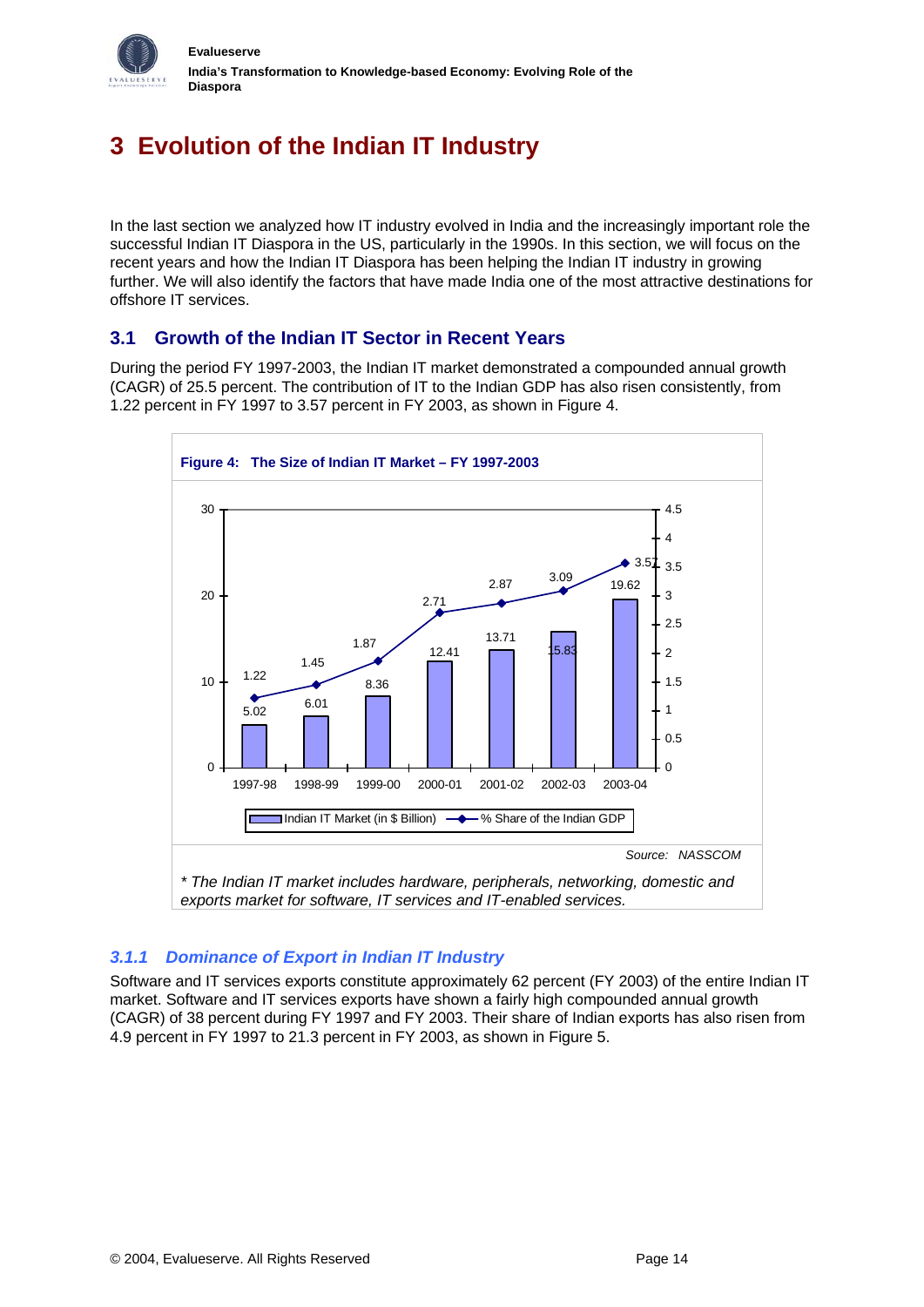



Evalueserve predicts that the exports of Indian IT software and services will continue to grow at 26 percent CAGR, thereby, achieving 38.7 Billion USD of export revenue in FY 2008 as shown in Figure 6.



Figure 7 partitions software exports by delivery models (onsite vs. offshore) for FY 2003. Offshore activities dominate with 59 percent of the revenues and Evalueserve believes the onsite revenues will stabilize to 25 percent by FY 2007 because the end-clients are interested in reducing the travel reimbursement cost and because US and UK are becoming more strict with respect to visa rules and regulations for temporary workers.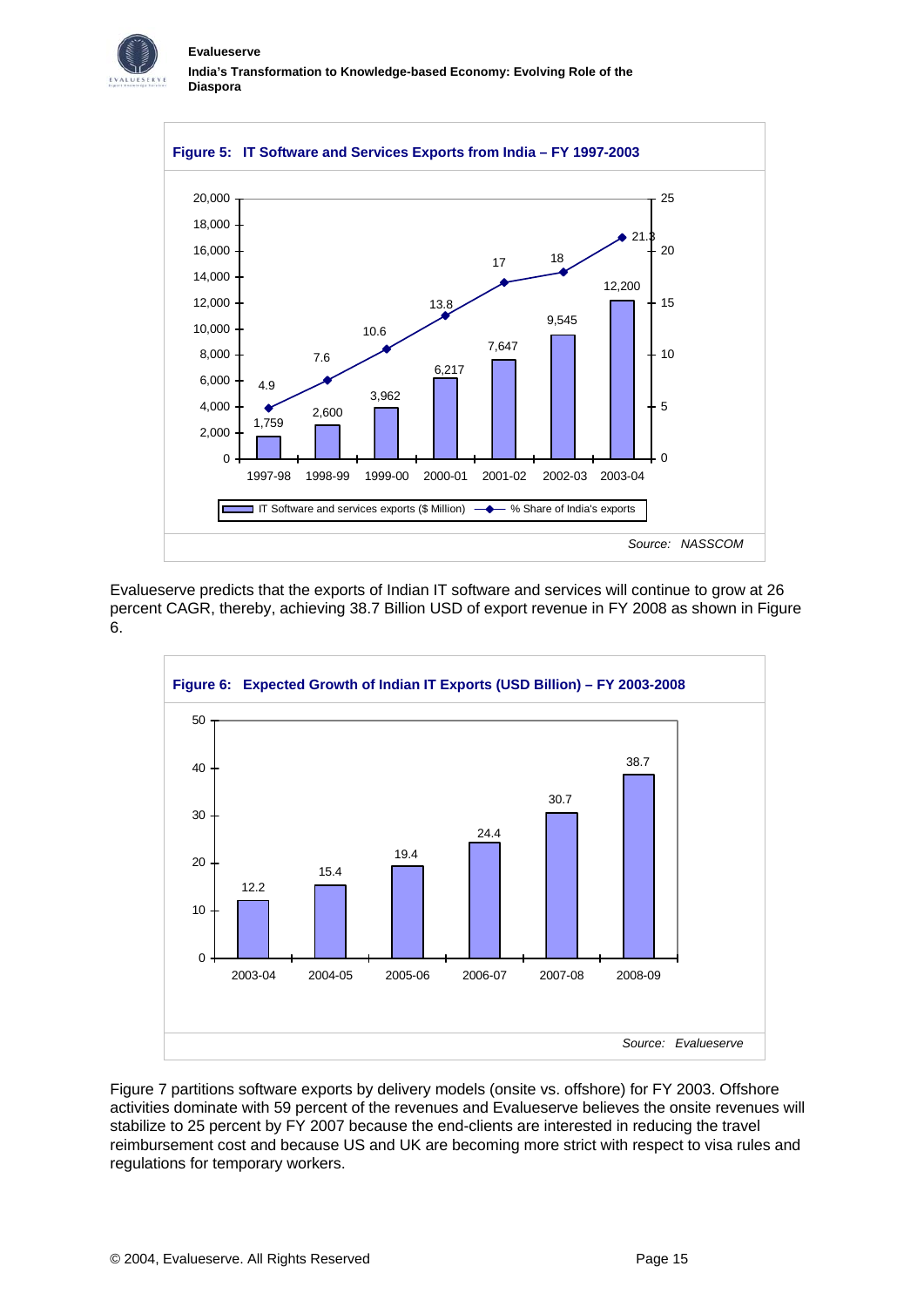<span id="page-17-0"></span>



# **3.2 Year 2000 and the Burst of The Dot-Com & Telecom Bubbles**

In 2000, the entire US witnessed an economic slowdown – the Dot.com bubble and the telecom bubble had both burst and most companies had spent enormous money trying to fix the Y2K problem but with nothing to show for the money spent. Hence, these US-based companies began slashing their IT budgets and started asking their IT departments for a 'Return on Investment' (ROI).

The burst of the telecom bubble had also left a glut of unused telecom capacity all around the world and the prices of long distance telecommunication became one-tenth of what they were a decade ago. Not surprisingly, all of this resulted in the onsite-offshore model of IT services (wherein a few people would work physically onsite but most would work offshore) to take off.

## **3.3 Emerging Reputation of India as a Leading Destination for Offshore IT Services**

An early-mover advantage and critical mass had already made India one of the most attractive global locations for companies that were looking to offshore their IT work. India offered strengths in application maintenance and support, application development, software package implementation, IT operations, and IT outsourcing and management. A ten to twelve hour time difference between North America and India also enabled overnight delivery of some of these services. This unique advantage helped American organizations achieve two complete shifts in one working day, and enhance their internal operations and customer service.

## *3.3.1 Labor Pool*

Large and talented labor pool has been the most prominent factor that has contributed to the Indian IT industry's reputation and success.

India produces approximately 73,000 new IT graduates per year and had a total of 656,000 IT professionals as of March 31, 2004. Out of these, 376,000 are involved in exporting IT software and services and out of these 318,500 professionals are involved in providing services offshore while 57,500 professionals are providing services onshore and usually onsite (in US, UK and Canada). Out of the total labor pool of 318,500 professionals, about 212,000 are being billed full-time (i.e., for 1,900 – 2,100 hours per year), whereas, others are usually undergoing training, moving from one job to another, or being billed for part-time work.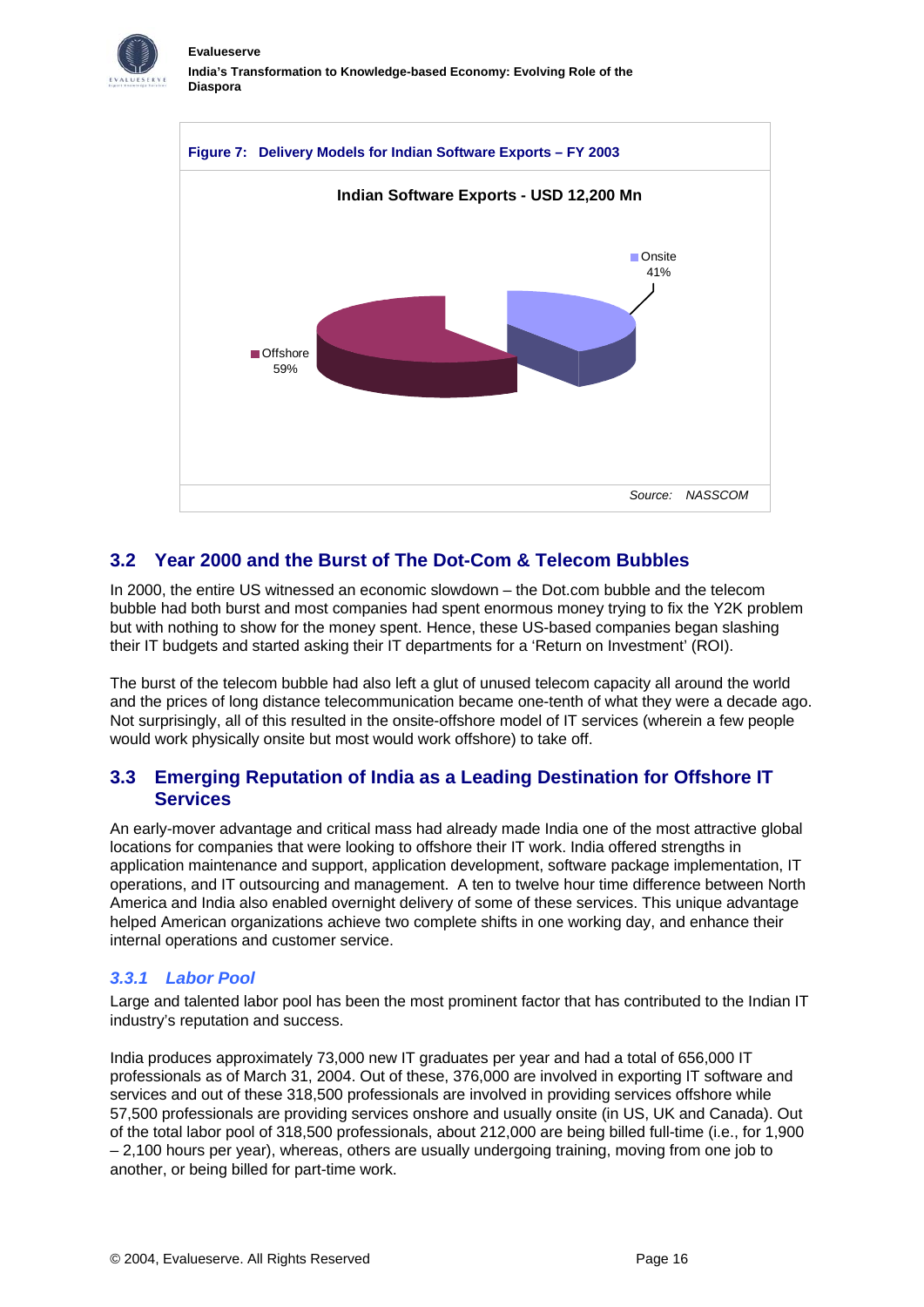<span id="page-18-0"></span>

Evalueserve estimates that this pool of IT professionals will continue to grow by approximately 12 percent CAGR and result in 1.156 million professionals by March 2009. Out of these approximately 809,000 professionals will be involved in exporting IT software and services.

Proficiency in English and cultural compatibility with the US and UK are high in the top ten cities in India but the next four to six cities are struggling in this regard. In order to mitigate these issues, many IT companies have started providing cultural training and accent neutralization programs.

### **3.3.1.1 Cost Arbitrage**

Typical salaries in the Indian IT sector for most IT professionals (with 0 to 2 years experience) range from USD 5,400 to USD 9,000 per annum, and this clearly offers substantial savings for companies in the US, Canada and UK.

## *3.3.2 Summary*

India offers the following major advantages with respect to offshoring of IT services:

- Friendly government policies for IT exports and the creation of Software Technology Parks (STPs).
- Typical salaries for IT professionals range from USD 5,400 to USD 9,000 per annum, and this offers significant cost savings for the end-clients in US, UK and Canada.
- A high degree of proficiency in the English language.
- 24x7 support capabilities because of time-zone differences.
- Indian has a large pool of IT professionals and managers and this pool has been growing quite rapidly (because of sizeable number of private and public IT training colleges and schools).

However, going forward India will need to take care of the following shortcomings to remain an attractive offshore destination:

- Unreliable power infrastructure
- English proficiency among professionals outside the top 10 Indian cities is not that good and nor is the cultural compatibility with western countries; this will take another 5 to 7 years to change.
- Labor costs have been increasing at 14 percent CAGR in US Dollar terms. This will imply that by FY-2010 these costs will increase to 2.5 of the FY-2003 costs, and hence these salaries will range between USD 13,500 and USD 22,500 per year. This expected rise in labor costs poses a risk of reducing India's competitiveness (as compared to other offshore destinations such as China, Russia and Romania).
- Education system: A proper supply chain for talent is still not there. Significant changes need to take place in the way people are trained in Indian colleges and schools, so that the professionals are better equipped to handle high-skill knowledge-intensive jobs. Overall, a stronger focus on more niche areas and specializations in high-end domains is required.

## **3.4 Increased Involvement of Diaspora**

Although the Indian Diaspora played an important role in the development of the IT industry in the 1990s in India, this role was in no way pivotal. However, by 2000, the Indian Diaspora, especially in the IT industry in the US, began to play a vital role in further developing the IT and BPO industry in India. Given below are a few examples that illustrate the vital role that the Indian Diaspora played during 2000 and 2003:

- Since India IT companies (as well as those in other sectors) require a lot of project management and business expertise, the Indian Diaspora started a private school called the International School of Business (ISB). A lot of Indian professors teaching in universities in the US, UK and Canada take one or two term sabbatical and go to teach at ISB.
- Many Indians living in the US, Canada and UK decided to return to India and either join companies like GE, Intel, and IBM in India or start their own companies. Indeed, the number of companies started by returning Indians (in the IT and BPO space) is already over 200.
- The Indus Entrepreneur and the Silicon Valley Bank has already taken two delegations of Venture Capital Companies (who have already invested over 40 Billion USD in the US) to India for exploring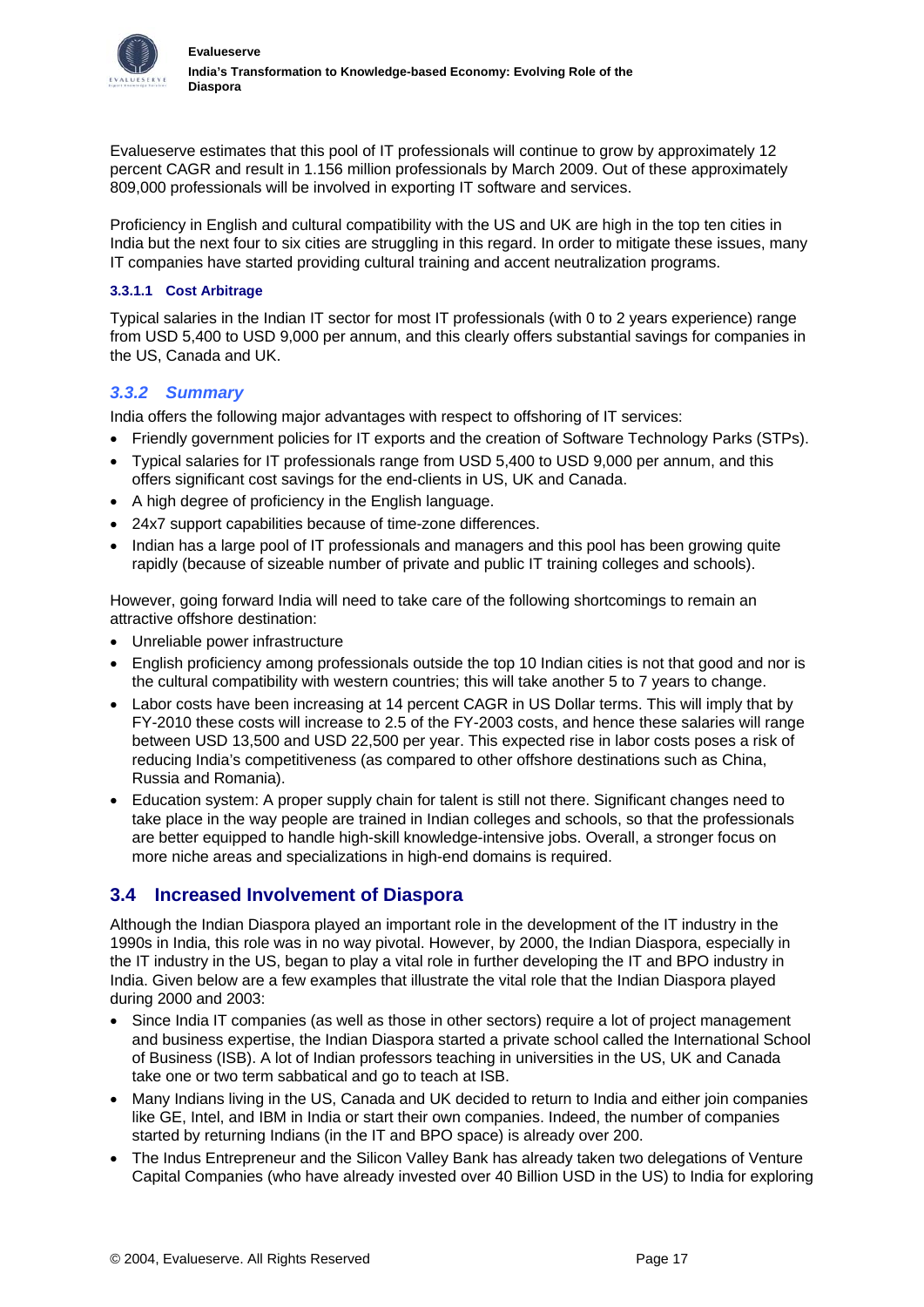

potential investment opportunities. Many of these VCs are actively considering opportunities of investing in Indian companies and some have already done so.

- With the rise of the Indian IT industry and the additional push by the Indian Diaspora, many VCs in the US now require their startup companies to have a back-end in India so that they can save on research and development costs. According to Evalueserve's estimates, over 150 startups already have some form of their back-end in India and front-end in the US (as of March 2004); this number is likely to double by March 2006.
- Some VCs in the US particularly those of Indian Origin are actively funding Indian companies who are likely to produce Intellectual Property and innovative products in the areas of wireless technology, semiconductor design and technology, and new business models for conducting Research and Development. Examples include Westbridge Capital, Kleiner Perkins Caulfield & Byers and Norwest Venture Group.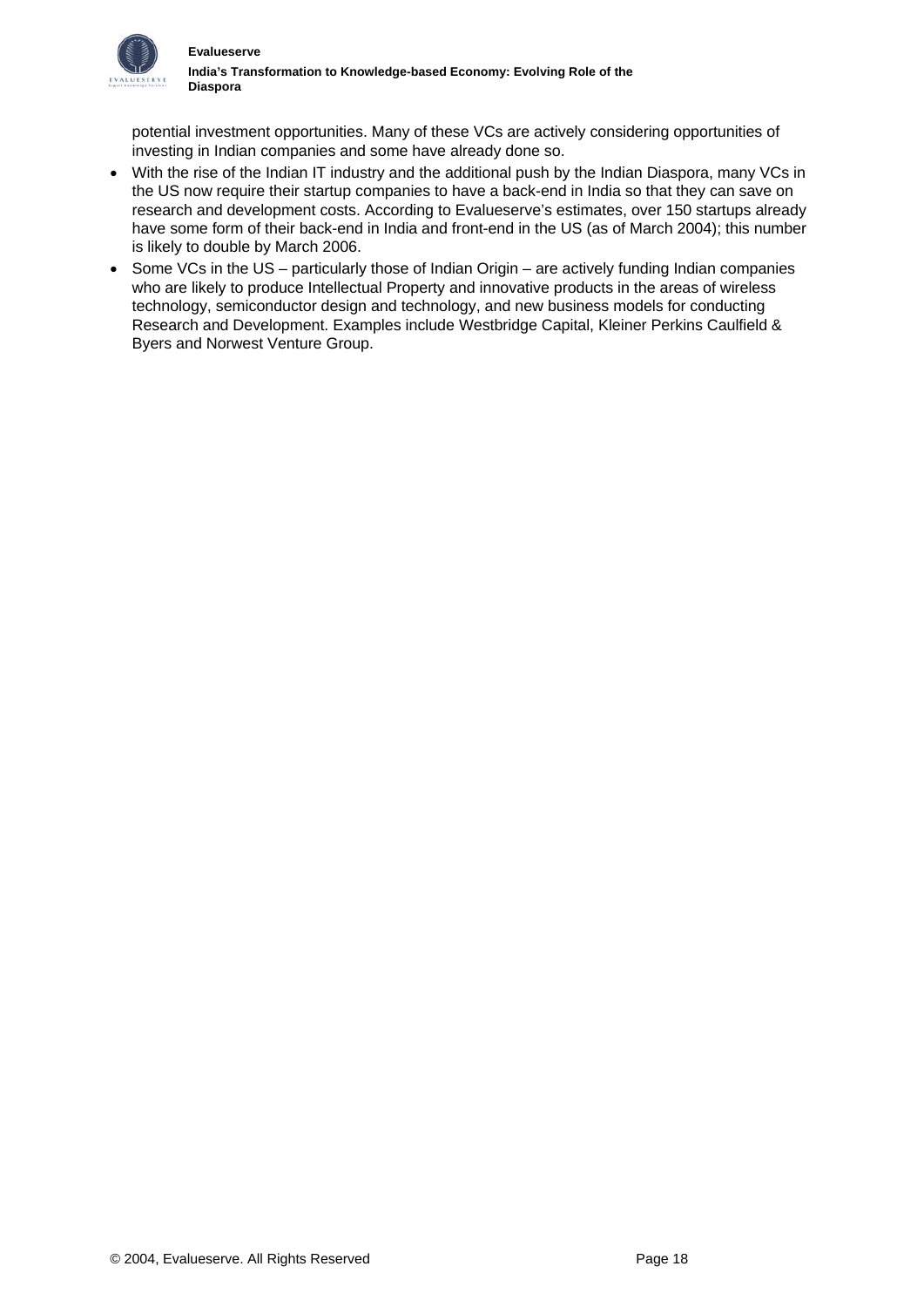<span id="page-20-0"></span>

In this section and the next, we have analyzed how Indian IT sector have emerged to be one of the prominent, recent success stories in global economy and what role the Indian Diaspora, particularly in the US, played in facilitating this evolution. Since IT services constitute a minor percentage of the total opportunity that lies before India, we believe that the Indian Diaspora will play a very vital role in this transition.

The following sub-sections analyze the drivers behind increase in global offshoring and estimate the high-end opportunity globally, which can be potentially tapped by the Indian companies already successful in the IT or low-end BPO sectors.

We will also explore the role that the Diaspora is increasingly expected to play in this gradual and inevitable migration. Further, we will attempt to identify other emerging opportunities for India, particularly in the healthcare sector and analyze the emerging trends in global sourcing, as well as, the increasingly vital role of Diaspora in emergence of high-skill sectors in India (and other such low-wage countries).

# **4.1 Global Offshoring of Knowledge Services – An Economic Imperative**

To achieve global competitiveness and high profitability, it has become almost imperative for companies worldwide to offshore some of their Information Technology (IT) and some of their non-IT services to lower-wage countries. In this regard, the recent enhancement in telecom capacity (all over the world) has led to the reduction in telecom costs and the increased digitization of services has further helped this 'offshoring' trend in the services sector.

Apart from cost cutting and corresponding savings that are accrued, companies are also offshoring their services because of the following reasons:

- Need to take advantage of the low wage structure in some countries, in order to reduce costs
- Need to take advantage of the time zone differences to enhance flexibility (such as adding another shift of work), thereby, bringing products and services faster to market
- Need to access a larger and better talent pool
- Need to gain access to new markets
- Need for product or service localization

## *4.1.1 Drivers Fuelling the Offshoring Trend*

This section attempts to identify and analyze the key drivers fuelling the global offshoring trend. To understand the economic and other underlying factors behind the offshoring trend, let us analyze two prominent high-wage countries -- the US and the UK -- and identify the key drivers behind offshoring.

#### **4.1.1.1 Case Study I - The United States {Ref. [9](#page-34-9)}**

According to the US Congressional Budget Office (CBO), the real GDP of the US is expected to increase by 3.2 percent annually during 2003 - 2010. Based on the projected real growth in GDP and potential productivity improvement, the demand for labor in the US is expected to increase from 137 million in 2003 to 150.2 million in 2010. According to Evalueserve's estimates, the labor workforce in the US (after taking into account a nominal 5.2 percent unemployment rate over the period 2003-2010 {Ref. [10}](#page-34-10) and assuming no new immigration) will increase from 137 million in 2003 to 144.6 million in 2010. This will result in the US facing a labor shortfall of around 5.6 million in the year 2010, primarily due to an aging population and the continuing GDP growth (as mentioned above).

A direct consequence of the shortfall in labor will be an increase in wages and salaries. This will impact the US economy with respect to the input labor cost, and thereby increase the prices of goods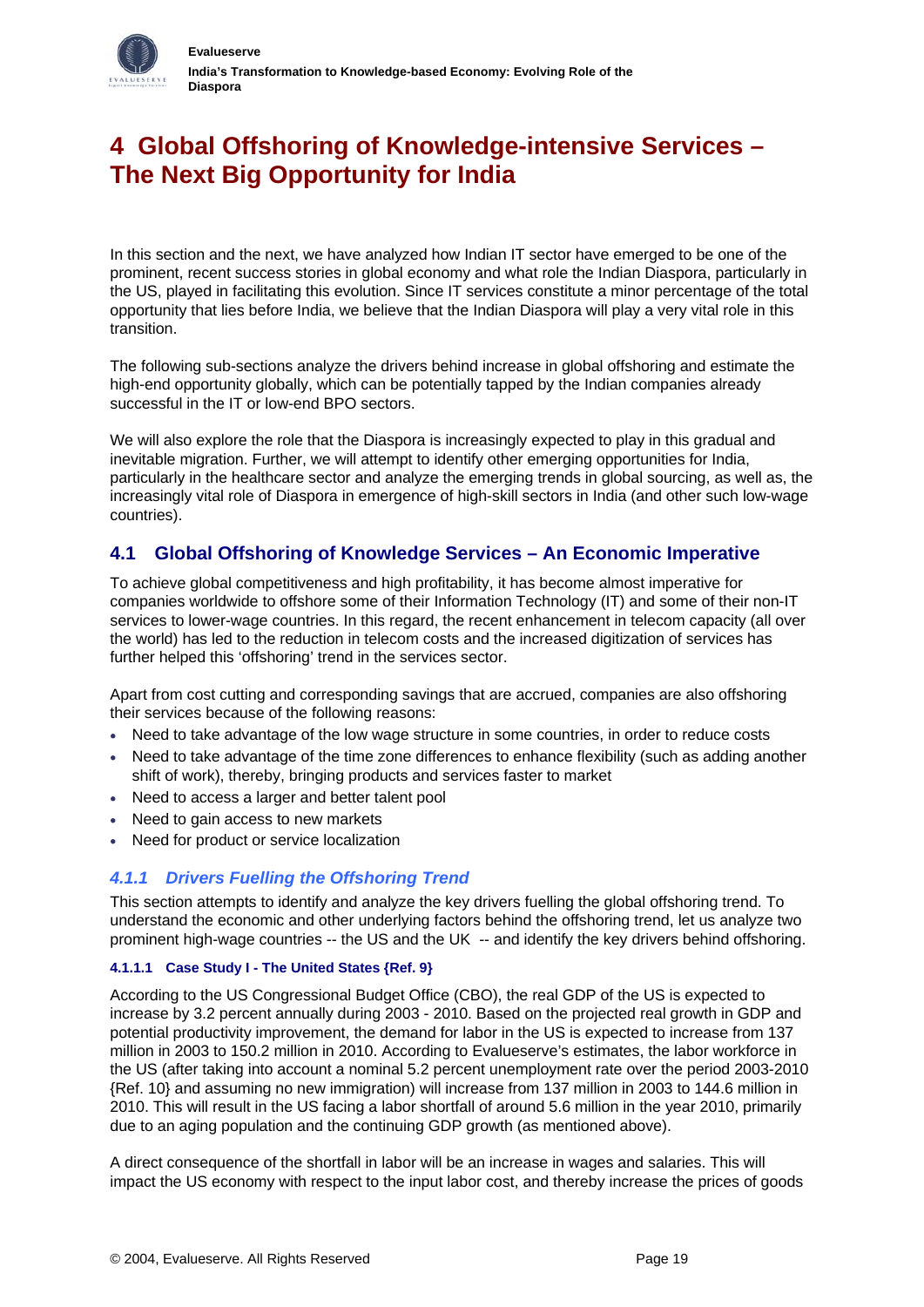

and services, which may in turn lead to US companies becoming uncompetitive in the domestic and global markets. Consequently, the overall output of the US will be adversely affected, and this will result in further loss of employment opportunities.

An Evalueserve analysis shows that due to the projected shortfall of labor, the overall output in the US will decline to 2.62 percent for the period 2003-2010. Contrasting this to the US CBO forecast of a real GDP growth rate of 3.20 percent, there is a decline in the rate of growth of approximately 0.6 percent every year, which will translate into a cumulative GDP loss of USD 2 trillion during the period 2003- 2010.

In the past, US has mitigated this labor shortage by allowing immigration, and in fact, the large Indian Diaspora, the large Chinese Diaspora (including those from People's Republic of China, Hong Kong, and Taiwan) and other Diasporas were created as a by-product of this immigration. Evalueserve believes that this immigration trend will continue and help in reducing the labor shortage by adding 3.2 million new immigrants by the year 2010 (to the US labor force). Indeed, the addition of these new immigrants will reduce the cumulative GDP loss to USD 2.6 trillion to USD 884 billion but a gap of 2.4 million professionals (i.e., 5.6 million - 3.2 million) will still need to be addressed.

Getting work done from offshore locations (i.e., from countries other than the US) can help, at least partially, in addressing some of this shortfall. Estimates by Forrester Research indicate that a total of 1.3 million jobs are likely to be offshored from the US during the period 2003-2010 but this will still leave a gap of 1.1 million jobs (the difference between the 2.4 million shortfall and the 1.3 million to be offshored) that will still need to be addressed, and temporary workers and further offshoring in the manufacturing sector may help in mitigating this shortfall.



The following figure (Figure 8) summarizes the projected demand-supply situation of labor workforce in the US in 2010, and it takes into account immigration and the off-shoring estimates mentioned above.

## **4.1.1.2 Case Study II - The United Kingdom {Ref. [11}](#page-34-11)**

On the basis of data from five independent forecasters {Ref. [12}](#page-34-12), Evalueserve predicts that during the period 2003-2010, the real GDP of the UK will grow by 2.49 percent annually. Furthermore, Evalueserve predicts that the total demand for labor in the UK during 2003-2010 will grow from 27.66 million in 2003 to 28.63 million in 2010. On the other hand, the domestic supply of labor (after taking into account an average rate of unemployment of approx. 5.5 percent in the UK over the period 2003- 2010, primarily due to structural reasons) is projected to grow from 27.66 million in 2003 to 27.92 million in 2010. Hence, the UK economy will face a labor shortfall of about 714,000 workers in 2010.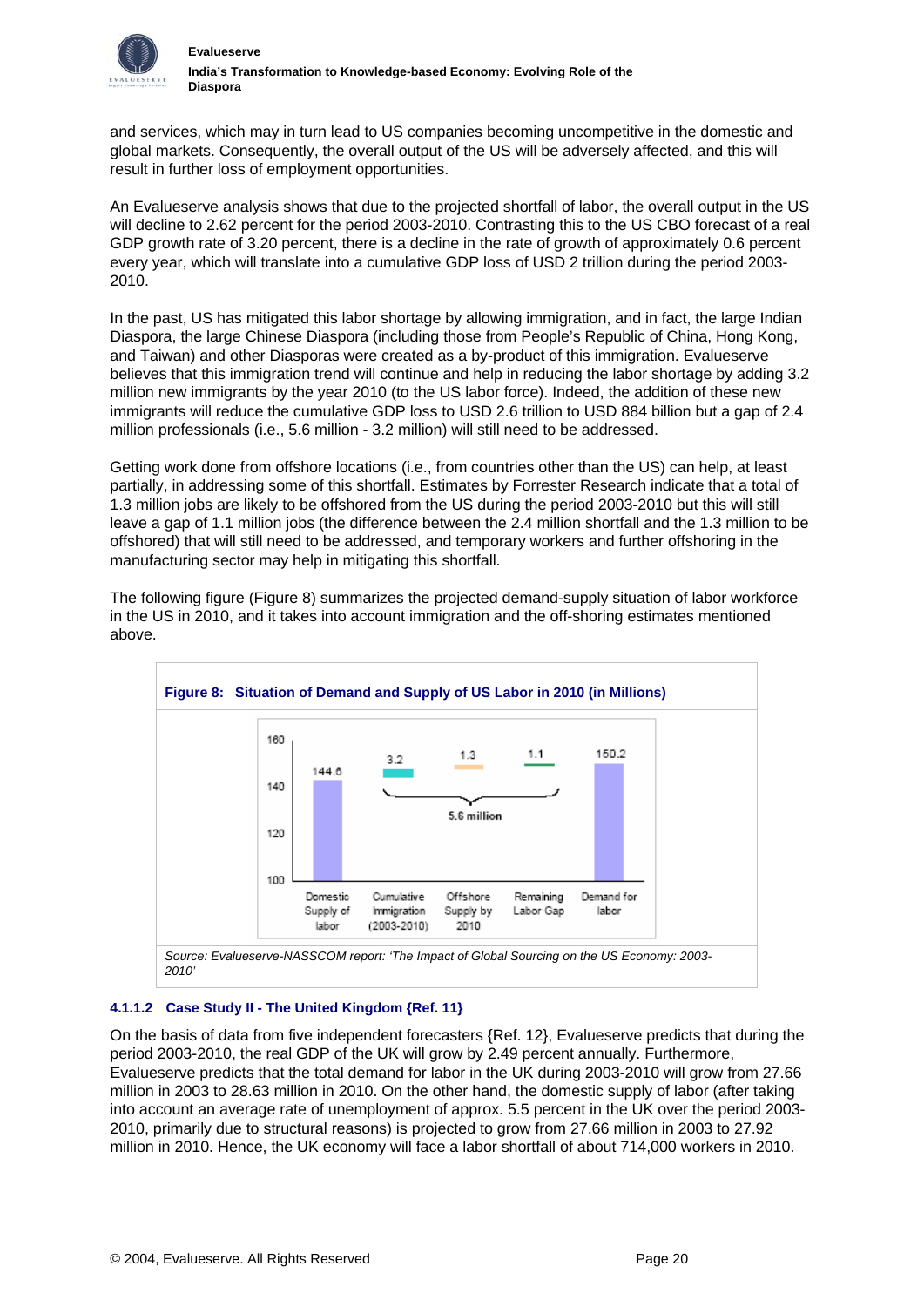<span id="page-22-0"></span>

This labor shortfall will result in a loss in potential output, which can lead to a further loss in employment. For the period 2003-2010, Evalueserve estimates that the shortfall in domestic labor supply will decrease the GDP growth rate from the projected 2.49 to 2.08 percent. This will translate to a cumulative loss in output, amounting to USD 200 billion, during 2003-2010 (in the UK) and this will hamper the growth of the UK economy. Global sourcing of skilled professionals (both by letting people to migrate to the UK and offshoring jobs to lower-wage countries) can provide a means of increasing the supply of labor and mitigating this shortfall. Evalueserve predicts that the UK will accomplish this by:

- Immigration: Our analysis shows that a total of 372,000 immigrants will enter the workforce in the UK during 2003-2010.
- Offshoring: We predict that 272,000 jobs will move offshore from the UK during the period 2003- 2010, especially to the lower-wage countries. Since 31,100 jobs had already moved (prior to 2003), a total of 303,100 jobs would have been offshored by 2010.
- Temporary workers: After considering the number of employable immigrants and the number of offshored jobs, a shortfall of 70,000 workers is still likely to remain in 2010. Temporary workers and further offshoring in the manufacturing sector may help in mitigating this unmet demand.

Without offshoring and temporary workers, the UK economy will face a cumulative loss in potential output of GBP 34 billion.

The following figure (Figure 9) summarizes the projected demand-supply situation of labor workforce in the US in 2010, and it takes into account immigration and the off-shoring estimates mentioned above.



In summary, in order to achieve its GDP growth rate of 2.49 percent during 2003-2010, companies and organizations in the UK will have to resort to hiring immigrant workers and to offshoring some services and some manufacturing jobs. In fact, this trend is already prevalent in the UK economy and immigrants and temporary workers have made significant contributions to its economic growth over the years.

Hence, the forces of increasing globalization, coupled with impending labor shortage will lead the US, the UK and other high-wage countries to continue offshoring services to lower-cost and talent rich destinations such as India.

# **4.2 Knowledge-intensive Outsourcing (Higher-end KPO) – The Next Big Opportunity for India**

With the evolution and maturity of companies' outsourcing strategies, businesses are moving towards outsourcing high-end processes to offshore destinations. This offshoring of high-end knowledgeintensive work is termed as Knowledge Process Outsourcing (KPO) and it involves outsourcing of business processes that require substantial domain expertise or domain knowledge.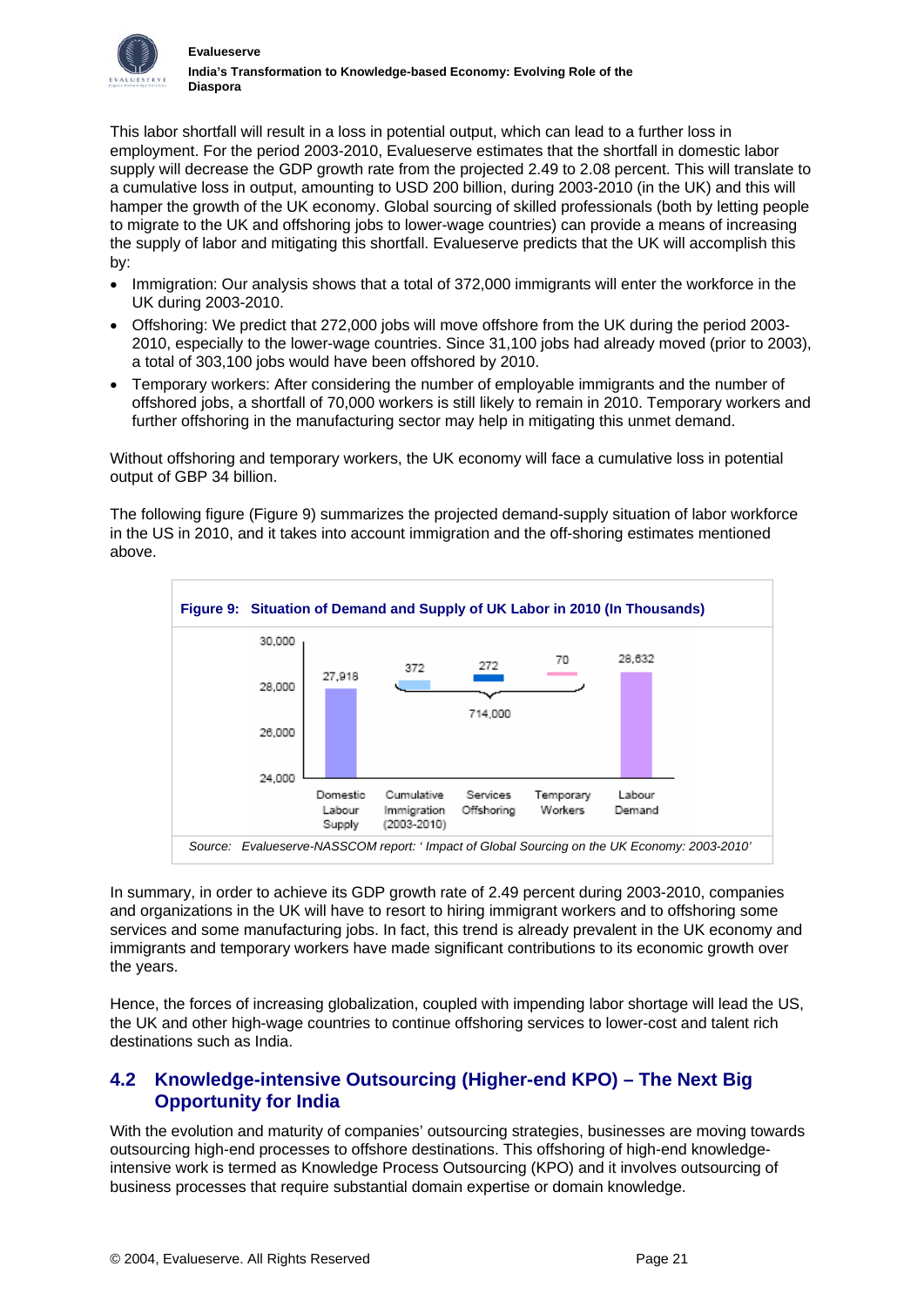

As compared to traditional Business Process Outsourcing (BPO), KPO delivers higher 'business' value to an organization (that outsourcers its processes) and it enhances BPO's traditional cost-quality paradigm. The central theme of KPO is to create value for the client {Ref. [13}](#page-34-13) by providing business expertise rather than process expertise. Hence, KPO requires moving from simply executing 'standardized processes' to carrying out processes that demand advanced analytical and/or technical skills and some decision-making or decision supporting process. Figure 10 below provides two examples – one with respect to IT services and the other with respect to insurance services.



As businesses have become more competitive globally, the cycle time for introducing products and services have become smaller, and customers have become more demanding with respect to the quality of service provided. Hence, enterprises are being forced to adopt systems and business models that will not only provide operational efficiencies, but also add strategic value (to these enterprises).

According to Evalueserve, low-end outsourcing services are estimated to grow globally from USD 7.7 billion in FY 2003 (i.e., April 2003 – March 2004) to USD to 39.8 billion in FY 2010 (April 2010 – March 2011), thereby implying a Cumulative Annual Growth Rate (CAGR) of 26 percent.

In contrast, the estimated total revenue for the global KPO market will be USD 1.2 billion in FY 2003, which is expected to grow to USD 17 billion by FY 2010, thereby implying at a CAGR of 46 percent. This is represented in Figure 11. Cumulatively the BPO and KPO sectors present a significant potential for Indian firms, most of which are strategically positioned to tap this opportunity in the coming years.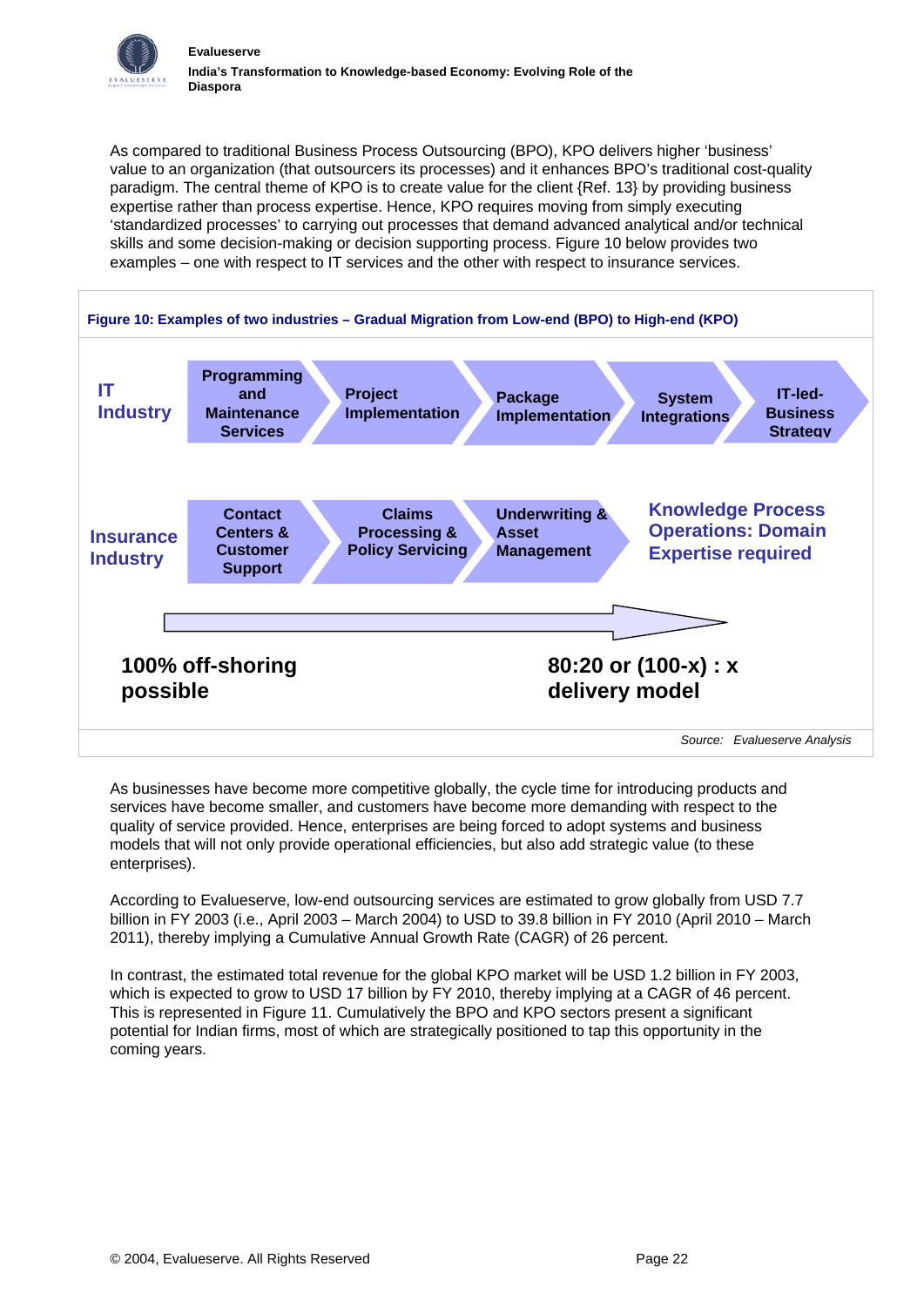



## *4.2.1 Opportunities in the Knowledge-intensive Outsourcing Space*

The following are some examples of knowledge-intensive outsourcing or high-end KPO that are increasingly being offered by Indian offshore service providers:

#### **4.2.1.1 Intellectual Property Research (IPR)**

- Writing patent applications in the US is quite expensive and a typical application costs about USD 10,000 to USD 15,000 to draft and file with the United States Patent and Trademark Office (USPTO).
- However, an intellectual property specialist (in an offshore location) can produce a preliminary draft of a patent application, which can be then reviewed and modified by a registered US patent attorney and then filed with the USPTO.
- Cost savings from offshoring can easily be up to 50 to 60 percent for the end client.
- In fact, this offshoring model also allows other IP services including Intellectual Property (IP) overlap, IP landscaping of technology domains, IP licensing, IP docketing, IP commercialization and trademark searching and filing services, to be provided at much lower costs from lower-wage countries.
- Not surprisingly, some law-firms from the US have already set up their back-end centers in India and others are joining hands with Indian companies for this purpose.

#### **4.2.1.2 Offshoring R&D in Pharmaceuticals and Biotechnology**

- Clinical research organizations are being widely used by pharmaceutical companies.
- The global contract research market is estimated to grow to USD 20 billion by 2004.
- Destinations such as India offer significant cost advantages (as much as 40-60 percent) in the areas of contract research and clinical trials.
- Recently, companies such as AstraZeneca and Glaxo-Smith-Kline have set up drug discovery centers and R&D centers in lower-wage countries like India.

#### **4.2.1.3 Analytics and Data Mining Services**

- Companies can significantly save on analytics and inventory management service costs (as much as 60 to 70 percent after taking into account all the costs associated with offshoring, including overheads) by offshoring them.
- Destinations such as Russia and India are ideal for these services because a large pool of engineers and PhDs are available at a low cost. The cost differential between a PhD in Sciences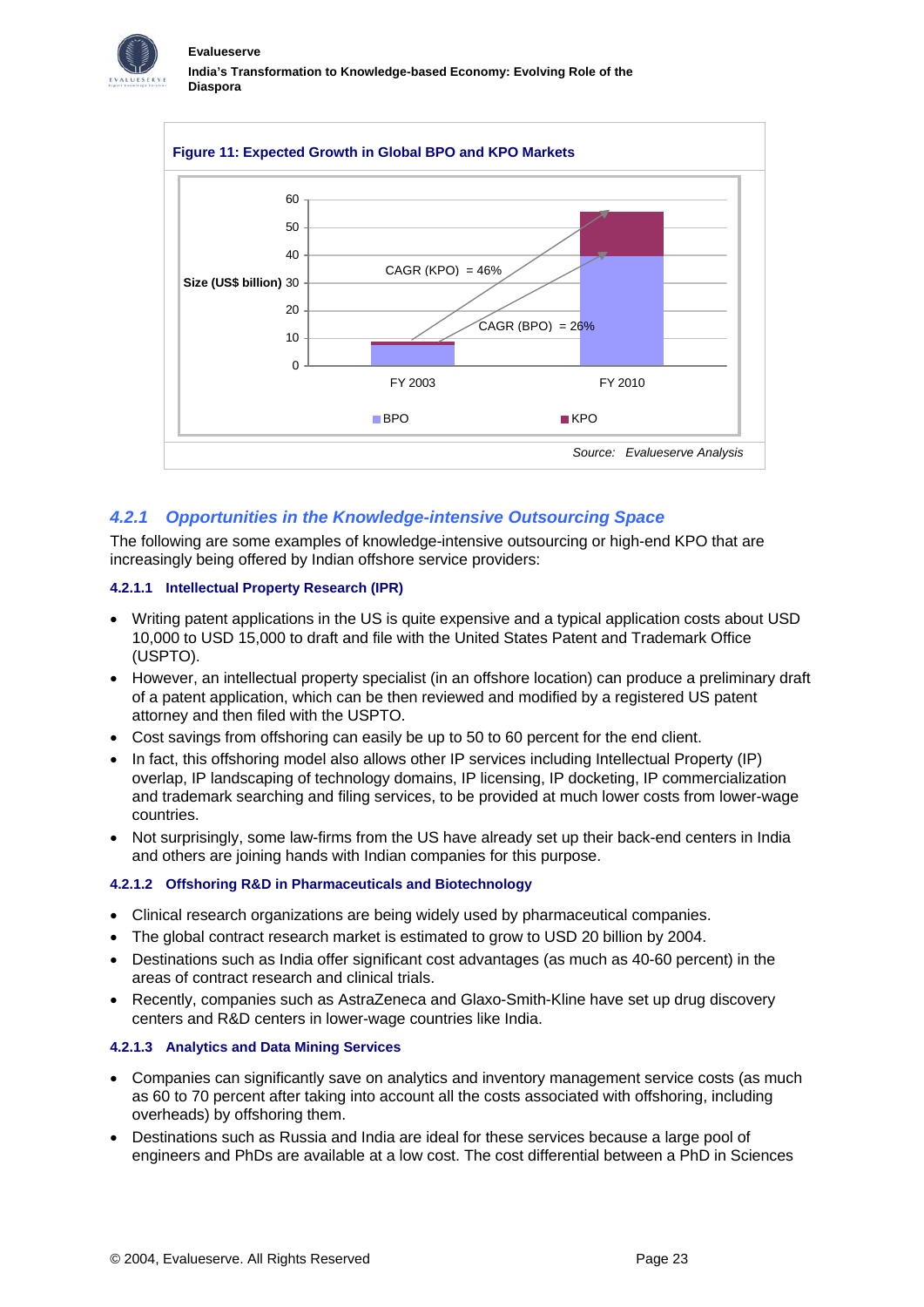

and Engineering in the US and India can range between USD 60,000-USD 80,000. Similar cost differential exists between US and Russia as well.

• Demand and channel planning, manufacturing scheduling, and transport planning are some of the supply-chain management solutions provided by using mathematical programming, statistical analysis and simulations.

## *4.2.2 Challenges in Knowledge-intensive Outsourcing for Indian Offshore Services Vendors*

Knowledge-intensive offshoring (or KPO – Knowledge Process Outsourcing) presents substantial opportunities to Indian players in the outsourcing business but it also presents the following formidable challenges:

- Processes executed within the KPO domain will require higher quality standards, since the stakes for the clients are very high. Because of these high stakes, the clients may have apprehension about the quality of the services delivered (especially from lower-wage countries) and these may not be easy to alleviate.
- Some of the high-end services will require significant investment in infrastructure; for example, a company doing simulation and Finite Element Analysis will require very high-end workstations. However, in some cases, such as provision of services, which require simple data gathering, cleansing, and analysis will need only moderate amount of capital. In sum, the investment in KPO infrastructure will be higher in comparison to that for traditional BPO.
- The lack of availability of domain expertise will pose a significant challenge to players in the highend knowledge services. Also, an inadequate number of good middle-level managers in India will compound this problem even further.
- KPO projects will be marked by a higher level of control, confidentiality and enhanced risk management. Laxity in any of these parameters can jeopardize or nullify the expected strategic value for the clients. Traditionally, India has been known for not having any respect for Intellectual Property, piracy of software, and practically no regard for copyrights. Lack of data protection act in India compounds the concern about data privacy.
- Scaling up KPO operations will be difficult, in comparison to traditional BPO services, since it is difficult to find a large number of highly skilled talent pool with significant domain expertise required in KPO sector and the latency involved in training professionals is higher due to the complex skills involved.
- In general, Indian intellectuals and Indian companies have poor knowledge of Intellectual Property and how to use it to make money. Old culture, where teachers or Gurus used to provide knowledge to their students without any monetary rewards, still exist in the Indian psyche to a great extent and hence most Indian IT and BPO companies have not even considered owning any of the Intellectual Property that is being generated by them. In fact, this problem is even more severe in that if an Indian company that is working for an end-client generates Intellectual Property then their contract would typically state that the end-client owns that Intellectual Property, however, if the Indian company – knowingly or unknowingly – infringes on some one else's Intellectual Property then it is completely responsible for all damages and fees (and not the end-client). Unless Indian companies begin to innovate and own Intellectual Property, it is quite unlikely that they will succeed in some of the KPO sub-sectors.

#### **4.2.2.1 Problems in Sourcing, Retaining and Nurturing Right Talent in Indian KPO Organizations**

One of the biggest challenges for KPO companies is first hiring very good talent and then imparting continuous training to their professionals. Outsourcing companies venturing into the KPO business are advised to particularly focus on the initial training and development modules and then continue regular training with additional training modules, constructive feedback, appropriate coaching and mentoring and identification of right career paths for their professionals.

Another key challenge in the management of a KPO is the identification of performance criteria with the end-client. This includes setting the right expectations and continuous assessment and monitoring of various projects jointly with the end-client.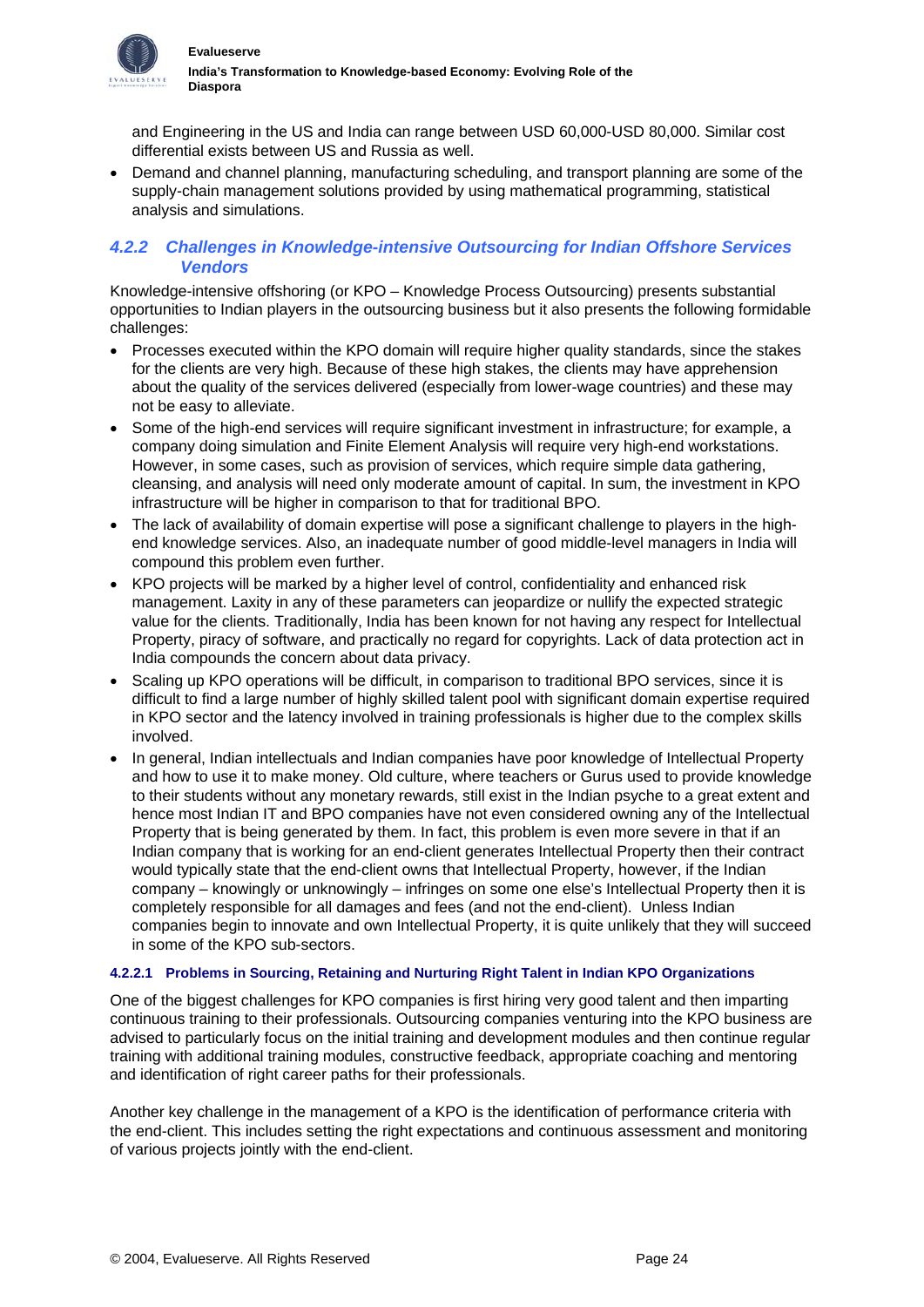<span id="page-26-0"></span>

# **4.3 Remaining Competitive in the Global Offshoring Space**

Indian offshore service providers are likely to offer increasingly lesser cost arbitrage since the salaries in India have been going up at 14 percent CAGR and are expected to go up in the same range in the near future. Hence the most effective way to remain competitive and sustain growth will be by moving up the value chain and taking on knowledge intensive high value work and ensuring that project management as well as process management are given the highest priority.

Among all the other low-wage countries, China is likely to pose a major threat with its huge Diaspora network, strong economy and low wages, but Russia, Ukraine, Belarus, Hungary and Poland could also provide good competition to India (especially in the IT services and the KPO industries).

## *4.3.1 China's Technology Parks and Overseas Talent {Ref. [14}](#page-34-14)*

With its rapid economic growth and opening up its market to other countries. China has realized the growing importance of the worldwide Chinese Diaspora for its own economic development. To tap into this valuable asset, the Chinese government and industry has designed and implemented various policy incentives. These policy incentives are provided at both central and provincial/local levels.

At the central level, in 2002, the Ministry of Personnel decided to allot 200 million Yuan (i.e., approximately 24 million USD) for the period 2003-2017 for aiding the scientific research of 4,000 returned (long-term) overseas students and 3,000 short-term overseas students. At the provincial/local levels, the most important means of attracting overseas Chinese is creation of technology parks. So far 53 technology parks have been set up all over the country to encourage the development of technology ventures, especially those by overseas Chinese. Some parks are even explicit with names and titles as 'P*ioneering Park for Overseas Chinese'.* Typical preferential policy incentives for these parks include:

- Financial Incentives: Some local government are providing venture capital funds to provide seed money (such as Suzhou in Jiangsu Province), whereas other local governments are providing grants. For example, in Xi'an - capital of Shaanxi Province in China's Northwest - the government is providing 10 million Yuan (or 1.2 million USD) each year to support returned overseas Chinese for setting and running enterprises and in Shenzhen, the municipal government has decided to allocate 30 million Yuan (or 3.6 million USD) worth of subsidies and start-up funds to support returned Chinese entrepreneurs. Meanwhile, banks and financial organizations, such as the China Trust and Investment Company, the Chinese Commercial and Industrial Bank, and the Transportation Bank, are also providing loans to small private firms with dynamism and flexibility.
- *Infrastructure building*. Most parks are already equipped with the necessary infrastructure for startups to operate their business, such as an incubation site with Internet connections, conference rooms, multimedia room, technical trading room, information centers, product testing centers, and laboratories. Some parks, such as the one in Suzhou, also provide additional resources such as an accounting office, a law firm, a business planning space, and other services so that they can reduce the upfront burden of various start-ups.
- *Import-export service*. Some parks provide free import-export services, including customs declaration and warehousing facilities.
- *Human Resources (HR) support*. Many parks have human resource database and an HR office that holds recruiting events on a regular basis. In addition, some recruiting firms also help the new ventures to identify qualified people.
- *Management consulting services*. Often, university professors and successful entrepreneurs are invited to give the professionals in various startups management and business training, including seminars and case studies. To promote products, some parks have even set up networks to help the relevant companies introduce their products to the market. Good examples in this regard are the Beijing Zhongguangcun High Tech Park, Shanghai Pudong High Tech Park and Suzhou Technology Park.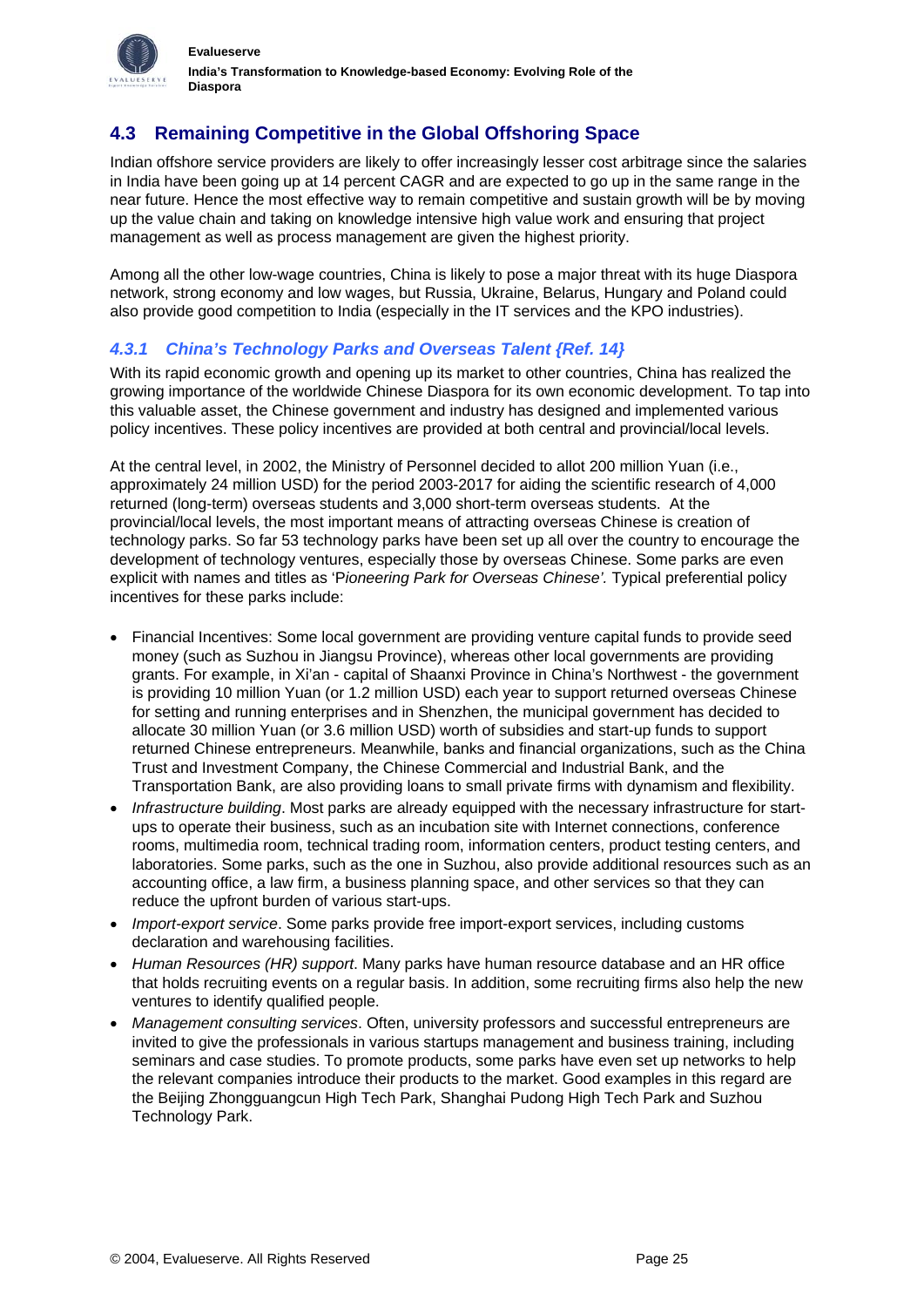<span id="page-27-0"></span>

# **4.4 Evolving Role of Indian Diaspora in the Emerging Indian Knowledge Services Industry**

As discussed in the previous sub-sections, there will be a gradual and inevitable migration of Indian offshore services sector towards the high-value knowledge-intensive end.

Apart from providing some of the required capital (through investments), the Indian Diaspora is increasingly expected to play the following crucial roles in the gradual emergence of India's High-end knowledge services sector:

- Facilitating the gradual evolution of IT and ITES sector towards higher value-add, knowledge intensive outsourcing through mentoring and coaching the incumbent offshore vendors. This will involve imparting know-how of building knowledge-intensive service firms and relevant transfer of best practices.
- Pitching for the Indian industry without giving a semblance of bias for their home country over other low-wage destinations. Also, their own brand equity as capable and successful professionals will lend increasing credibility to the might and ability of Indian firms, thus increasing the equity of 'Brand India'.
- Leveraging the Indian network to create win-win situations with other Diaspora and other IT communities, e.g., the Chinese Diaspora and the Chinese software and hardware manufacturing communities (in China, Taiwan, and Hong Kong).

Further, the already established model of cooperation between the Diaspora community and the corresponding Indian offshore services vendors in IT and BPO sectors can be replicated in other sectors as well such as KPO or outsourcing of healthcare services.

# **4.5 Other Emerging Opportunities for India**

With increasing maturity of Indian industry and skill-intensive sectors, the successful Diaspora communities in the corresponding professions are likely to play a vital role in facilitating an effective tapping of emerging global opportunities. As a case in point, let us analyze another emerging opportunity that India is most likely to significantly benefit from, i.e. the health care sector, in which the corresponding Indian Diaspora networks (particularly in the US and the UK) are very strong (as mentioned in the first section of the report).

# *4.5.1 Health Care Services as a Global Opportunity*

Healthcare related export services and 'Medical Tourism' are likely to be a significant business for India, thanks to the Indian Medical Diaspora in the US, UK, and Canada, exceptional expertise within India, cost advantage and some world-class facilities. Worldwide, healthcare is a USD 3 Trillion industry, and India is in a position to tap a small segment by highlighting its talent (of well trained doctors and nurses), facilities and services, and exploiting the brand equity of leading Indian healthcare professionals across the world.

The following section provides a case study in order to identify the key drivers fuelling the trend of offshoring of healthcare services and proliferation of 'medical tourism' by analyzing the emerging trend of 'medical tourism' in the UK.

## **4.5.1.1 Case Study – Emerging Trend of Medical Tourism from the UK {Ref. [15}](#page-34-15)**

The UK healthcare system has been struggling during the past few years because of a shortage of medical facilities and professionals. This has affected the availability of timely medical facilities to patients in the UK. In such a scenario, medical tourism, which allows domestic patients to be treated by medical facilities in foreign countries, is an emerging trend in the UK. The following sub-sections illustrate the present condition of the UK healthcare services and the role that medical tourism can play in mitigating the unmet demand – as time goes by, this phenomenon may include other countries such as Canada.

## **1. Present State of Healthcare Services in the UK**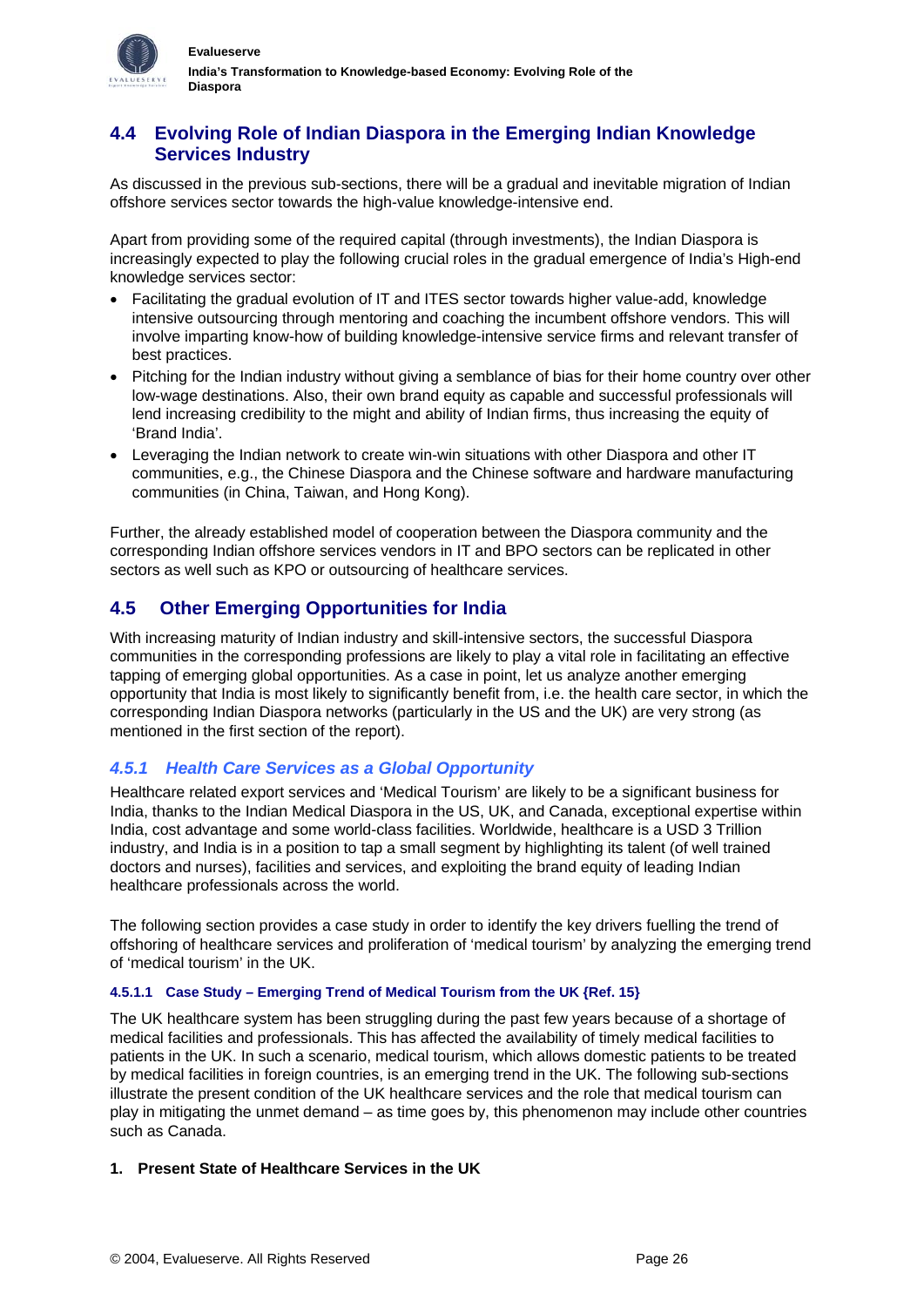

The National Health Services (NHS) has dominated the healthcare market in the UK and it is the largest public healthcare service in the world. In 2002, the total market size for healthcare services in the UK was approximately USD 129 billion (i.e., GBP 69.73 billion), of which NHS' share was more than 74 percent.

## **2. Shortage of Medical Facilities and Professionals**

The UK invests 8.33 percent of its national income in healthcare, which on a percentage basis, is less than that of the other G7 countries. The UK health care system performs poorly as compared to the US and many other European countries when measured by parameters such as cancer survival rates. It also performs poorly in comparison with other countries in terms of waiting lists of patients – both in time and the number – who require medical attention.

The expanding scope of medical therapies is one of the factors causing a lack of resources and facilities in the UK. This situation is further aggravated by a shortage of medical professionals. Every year, around 9 percent of the NHS workforce leave, leading to a gap of around 100,000 employees. The NHS is forced to recruit a large number of employees in order to maintain overall workforce levels. Some critical areas such as accident and emergency services, intensive treatment and operation theatre nursing currently face the most severe recruitment and retention problems. Hiring and retention difficulties are also common for specialists such as physiotherapists, radiographers, dentists and occupational therapists.

The situation is further aggravated by the fact that a large proportion of the workforce is aging. According to the Royal College of Nursing, over 70,000 nurses are between 50 and 55 years old and are expected to retire during the next few years.

Further, the UK population as a whole is aging. In 2001, approximately 21 percent of the total population was above 60 years of age and the Government Actuary Department projects that 1.8 million more will be added to this age group by 2011 (as shown in Table 2). This will exert an increased pressure on NHS and further strain the available resources.

|                                                     | 2001   | 2006   | 2011   |
|-----------------------------------------------------|--------|--------|--------|
| <b>TOTAL POPULATION (IN THOUSANDS)</b>              | 58.837 | 59.675 | 60.524 |
| AGE 60 AND ABOVE (IN THOUSANDS)                     | 12.238 | 12.874 | 14.040 |
| AGE 60 AND ABOVE AS % OF TOTAL<br><b>POPULATION</b> | 20.80  | 21.58  | 23.20  |

## **Table 2: Population Aging in the UK (2001-2011)**

*Source: Government Actuary Department* 

## **3. Implications of the Shortfall**

According to current estimates, over a million patients requiring treatment for various ailments are on the 'waiting-list' of the NHS. On an average, patients have to wait for over four months for any treatment. The waiting period can be as long as six months for a cardiac operation, and nine months for cataract surgery. The waiting time for treatment of lung cancer is sometimes as long as six months. Since lung cancer is harder to cure and has a survival rate of only 5 percent, there have been cases where the tumors grew so large while the patients were on the wait-list that these patients were later deemed incurable.

## **4. Meeting the Shortfall**

The UK government is making efforts to meet the shortfall in healthcare services. It has announced a huge spending increase and a five-year investment program towards bolstering the NHS. This program was initiated for 2003-04 and its budget will reach USD 161 billion (i.e., GBP 87.2 billion) by 2005-06 and USD 195 billion (i.e., GBP 105.6 billion) by 2007-08. Furthermore, in order to meet the shortage, long-term recruiting targets have been set for various levels of medical professionals.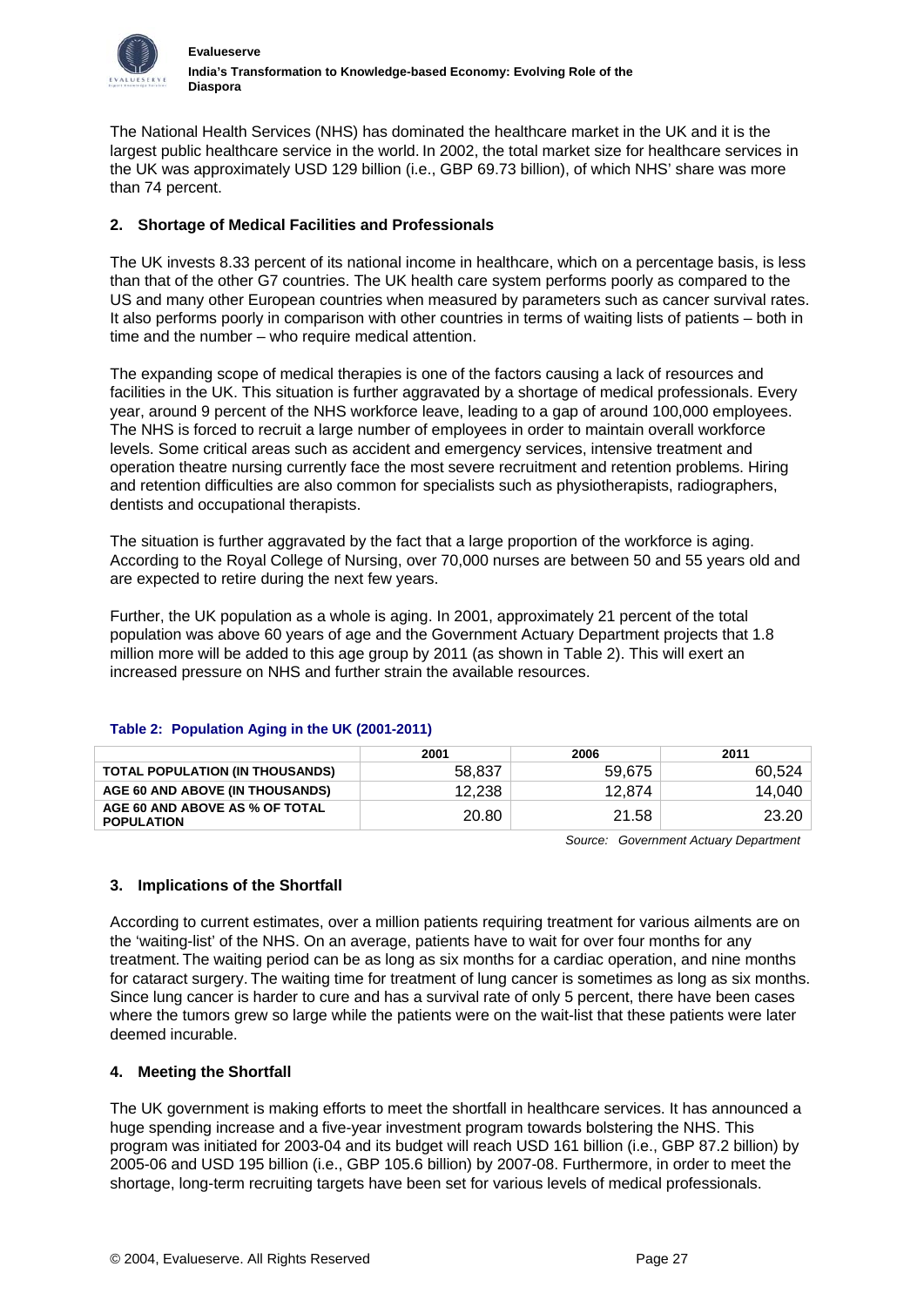

## **5. Emergence of Medical Tourism and the UK**

Inspire of the UK Government recent efforts, which will not be able to mitigate these problems, the patients in UK will have to move beyond UK's national borders. In fact, the phenomenon of medical tourism from UK has already started and more than 1,000 British patients were treated outside the UK in 2002.

Starting in 2002, NHS has initiated a trial program wherein patients travel offshore to France and Germany for surgery. If these trial programs prove to be successful, more patients could even be sent to other destinations such as India, Poland and Malaysia that offer the required facilities and have attractive cost structures.

Even the patients in UK seem quite willing -- according to a survey conducted in June 2002 by MORI Social Research Institute for the British Medical Association, 42 percent patients responded by saying that they were willing to travel outside the UK for treatment and 51 percent believed that involving other organizations – including the private sector – would improve the current health care system.

### **4.5.1.2 Emergence of India as a Preferred Destination for Medical Tourism**

India is emerging as a preferred destination because it has a large number of hospitals with worldclass infrastructure, equipment and many medical practitioners who have been trained outside India. India already has medical facilities and skills in cardiology, oncology, minimal invasive surgery, joint replacement, organ transplantation (liver, kidney, heart or bone marrow), cataract, cancer treatment (including radiotherapy), neurosurgery (including stereotactic surgery), angioplasty and cardiac surgery.

Hospitals such as Apollo, Escorts, Hinduja, Max Healthcare, Manipal Hospital and Fortis Heart Institute are already becoming premier destinations for foreign patients from Bangladesh, Mauritius, Egypt and other middle-eastern countries. Additionally, Indian hospitals are beginning to offer combined and complete packages that include medical treatment, health recuperation, relaxation, recreation and some amount of tourism within India. Hence, many foreign patients who are now coming to India for treatment are beginning to spend 2-3 weeks at various tourist destinations, after their medical treatment.

The setting up of Western Standard Hospitals in India is now in full force and Evalueserve estimates show that India generated USD 430 million in FY 2003 from medical tourism. Such hospitals are likely to generate about USD 2 billion in annual revenue by FY 2010, thereby representing a 21 percent compounded annual growth rate.

The following have been the key developments, especially since 2001:

- Patients from Middle East, Bangladesh, Sri Lanka, Egypt, Mauritius, etc. are beginning to come to some top-notch Indian hospitals for cardiac bypass surgery. It costs USD 5,000 to get this surgery done in India as compared to USD 25,000 in UK and USD 40,000 in US.
- Cataract patients from Europe are beginning to come to get their cataract operations done in India. Once their operation is done, they spend two weeks in Goa -- an Indian island like Hawaii - to recuperate. These patients avoid the long lines of Europe and the insurance companies in Europe pay their entire costs (including those of recuperating).
- Some Indian radiologists are beginning to read X-ray charts of US patients and send their preliminary findings to US radiologists who verify their findings and do a thorough quality check. In this model, the initial 80 percent work being done in India and the remaining 20 percent work in the US (with proper quality checks by professionals who have US licenses).

#### **4.5.1.3 Other Competing Offshore Destinations for Medical Tourism**

Polish medical hospitals and organizations are also offering medical facilities to patients from the developed nations, particularly the UK. Polmedica is offering up to 1,000 operations per year at the Polancia Zdroj Hospital in South-west Poland. These include orthopedic operations and will soon include those related to cardiac surgery.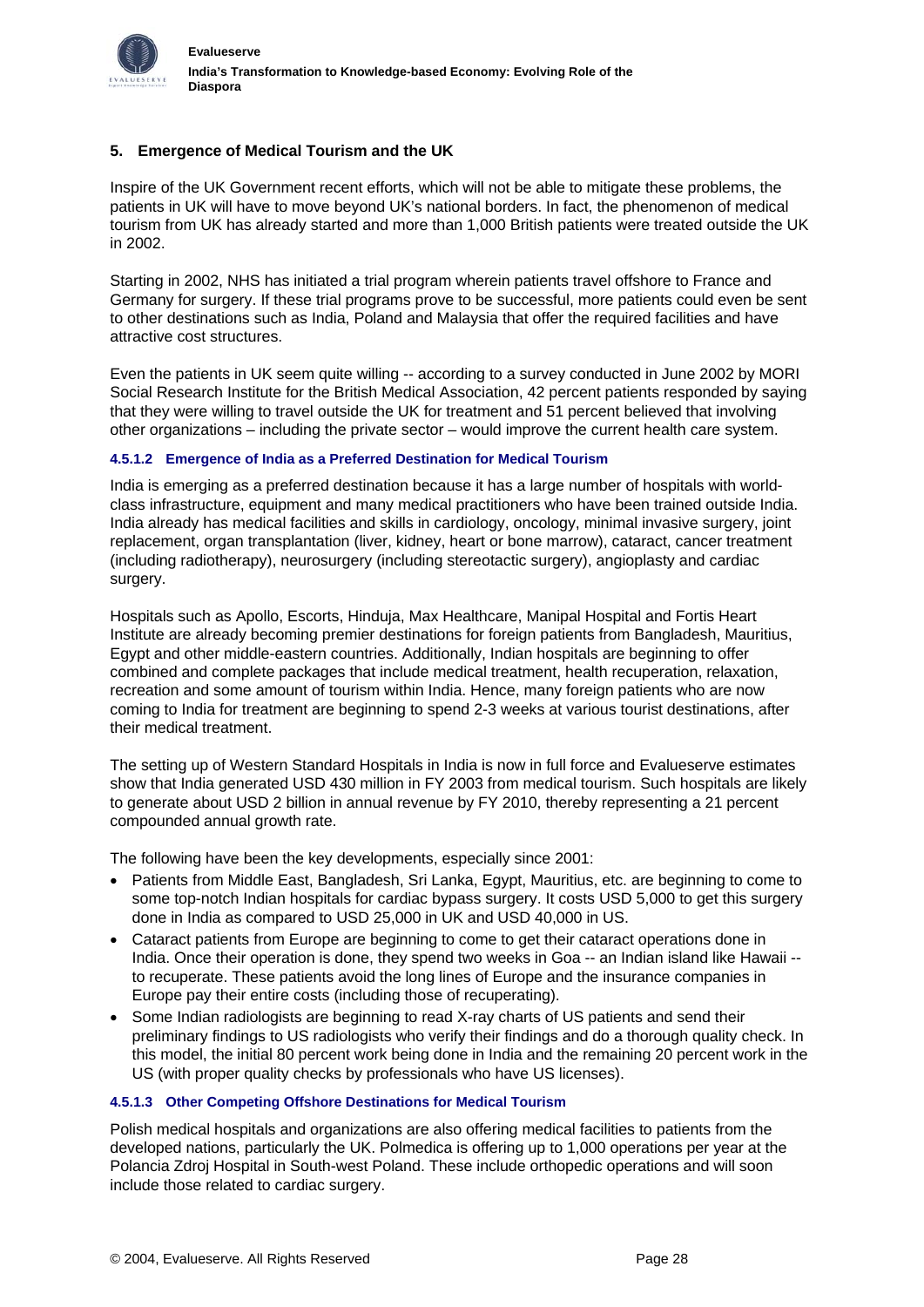

Malaysia has also launched a scheme under which several companies can provide medical screening at less expensive prices. For example, visitors at the Palace of the Golden Horses Hotel in Kuala Lumpur can undergo a full health check-up, including X-ray, blood pressure tests and liver and thyroid screening for almost one-third the cost that they would incur in the UK. Also, the Gleneagles Intan Medical Center in Malaysia offers a knee replacement for USD 5,000 (i.e., GBP 2,720) and hip replacement for USD 6,000 (i.e., GBP 3,250). In comparison, the estimated costs for similar procedures at private hospitals in the UK are USD 17,700 (i.e., GBP 9,600) and USD 12,000 (i.e., GBP 6,500), respectively.

### **4.5.1.4 Cost Advantages offered by Medical Tourism**

Medical treatment in countries such as India, Poland and Malaysia is available at a fraction of costs in countries such as the US and the UK. Table 3 provides comparative costs for the UK and India for some treatments.

| <b>TYPE OF SURGERY</b>    | <b>COST IN UK</b> | <b>COST IN INDIA</b> |
|---------------------------|-------------------|----------------------|
| Cardiac Surgery           | 11,100            | 4.900                |
| Open Heart Surgery        | 22,200            | 4,900                |
| <b>Cataract Operation</b> | 3,700             | 740                  |
| <b>Heart Bypass</b>       | 9.250             | 4.900                |
| Hip Replacement           | 12,025            | 7,300                |

### **Table 3: Cost Comparison of Various Medical Treatments – India and the UK**

*Source: Evalueserve Analysis* 

### **4.5.1.5 Key Challenges in Medical Tourism**

As of now, medical tourism has some significant challenges to overcome before it becomes an attractive alternative. A very important challenge that currently exists is that medical regulation and malpractice insurance in India and other low-wage countries (such as Poland and Malaysia) are not well developed. Further, medical associations and courts in these countries are quite slow. Realizing this gap, these countries are now beginning to implement some regulations in order to bring these areas to globally acceptable standards. For example, the Supreme Court of India passed a dictum in 1995 that injured patients could sue doctors and hospitals under India's Consumer Protection Act. However, Indian courts still continue to be slow in adjudication and a person who has been treated by a negligent doctor may not get a quick reprieve. Finally, since most of the payments in the developed countries are either made by the government or by private insurance companies, various hospitals and other medical organizations in India and other low-wage countries will have to form tie-ups with such bodies in the developed countries.

## **4.5.1.6 Medical Tourism can be a Very Good Opportunity for India**

Medical tourism can play a crucial role in helping the healthcare system in some developed nations, in overcoming long waiting periods for patients and in helping those who cannot afford expensive medical facilities (in these high-wage countries).

Traditionally, many Middle-Eastern people who were sick and need special hospitalization used to visit the US for medical treatment. However, after September 11, 2001, the US has implemented 'fingerprinting' and other laws that many foreigners, especially those from the Middle East, find discriminatory. Hence, many such people are no longer going to the US for getting their medical treatment, but instead going to countries such as India and Malaysia that have good hospitals and medical doctors and that also have sizeable Muslim populations. Hence, medical tourism is not only an opportunity for India, but also for several other low-wage countries with good medical professionals and infrastructure.

Furthermore, if India can overcome the challenges mentioned then medical tourism can be become a particularly attractive opportunity for India. This is because over 2 million PIOs live outside India and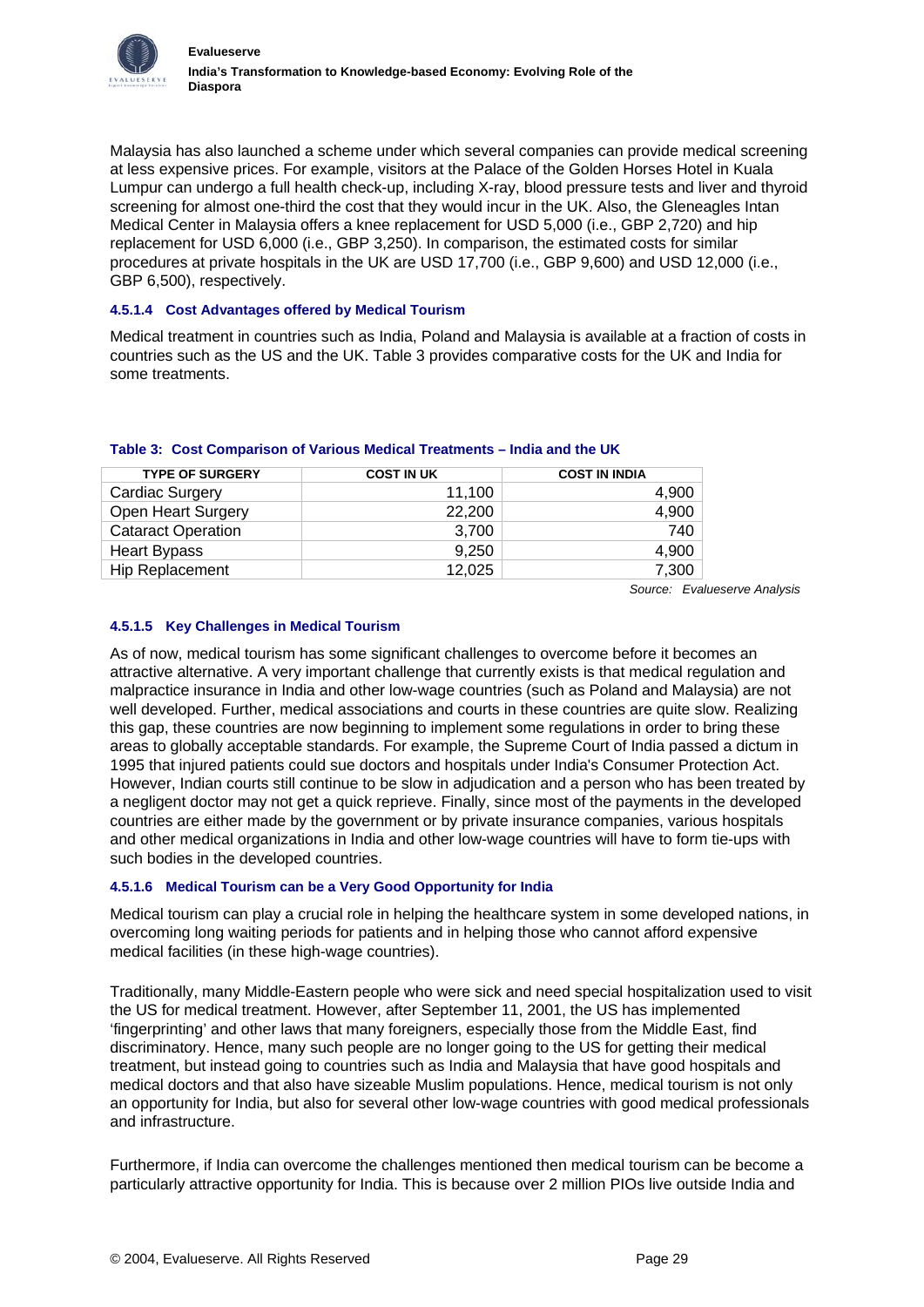<span id="page-31-0"></span>

they have combined 'annual personal earnings' of USD 363 billion. Also, they annually spend over USD 7.2 billion on medical insurance and hospitalization etc. and on average they visit once in three years anyway. So, the Indian medical organizations and hospitals can attract a substantial portion of these PIOs by performing simple surgeries and treatments (e.g., dentistry work and cataract) or even more complex ones (e.g., angioplasty, cardiac surgery, and knee replacement). Even if India can attract 14 percent of the 'annual personal earnings' spent by PIOs on medical insurance and health care (outside India), it can earn an additional USD 1 billion worth of medical tourism to such PIOs.

Finally, in addition to providing surgery and treatment that is related to western medicine, India can also promote alternative medicine, e.g., Yoga clinics, Health SPAs, and Aryuvedic, Homeopathic and Unani treatment centers.

In addition, the Indian Business Diaspora can play a leading role in the development of the travel, tourism and hospitality industry in India by providing their management experience, process expertise as well as funding to this industry. Hence, although the hotel industry in India is considered among the best in the world, most of these hotels are very expensive from Indian standards and there is a dire need of affordable hotels (that are priced at \$10 to \$15 per day) for middle class Indians. Interestingly, it is the similar kind of "lower budget" hotels that the PIOs in the US largely own and hence their expertise in managing such hotels can be extremely valuable for India.

# **6 Conclusions and lessons for other Diasporas**

As is evident from our analysis of the emergence of a successful and competitive IT industry in India, the Diaspora has indeed played a crucial role in ensuring a first mover advantage for Indian IT industry players by helping these players in grabbing the market opportunity sooner than players from any other low-wage country such as China. The established model of cooperation between the Diaspora community and the Indian IT services vendors will need to be replicated in other emerging sectors as well, such as KPO, outsourcing of healthcare services, etc. We believe that a further analysis of this experience and an effective adaptation of the existing cooperation model between Diaspora and Indian IT services vendors in several other emerging sectors will prove to be of significant importance in India's development strategy, in the years to come.

Table 4 summarises various stages of growth of skill-intensive industries and role of Diaspora and government in its evolution which we analysed in Sections 3-5 of this Chapter.

| Stage of growth                                                                            | Characterization of the stage of<br>growth of skill-intensive industries                                                                        | Role of Diaspora                                                                                                                                                 | Role of government                                                                                                                                                                                   |
|--------------------------------------------------------------------------------------------|-------------------------------------------------------------------------------------------------------------------------------------------------|------------------------------------------------------------------------------------------------------------------------------------------------------------------|------------------------------------------------------------------------------------------------------------------------------------------------------------------------------------------------------|
| Embryonic period: the 70's<br>-- Building a foundation<br>and successful 'first<br>movers' | Key role of very few visionary<br>entrepreneurs who created 'first<br>mover' business projects (both<br>within established and as new<br>firms) | Exposure of Indian<br>talent to US firms<br>Executives of India<br>origin start to<br>outsource through<br>'body shopping'<br>contracts                          | Restrictive policies<br>provided 'space' for<br>indigenous industry<br>Space and defense<br>programs<br>Subsidizing good                                                                             |
|                                                                                            |                                                                                                                                                 |                                                                                                                                                                  | technical education                                                                                                                                                                                  |
| Infant period: the 80's --<br>Creating a springboard for<br>future take-off                | Emergence of a software cluster<br>(Bangalore) and a critical mass of<br>professional entrepreneurs                                             | Less important role of<br>the Diaspora (then in<br>the previous stage?):<br>continuation of body<br>shopping contracts<br>which are not as<br>critical as before | Visionary secretary in<br>Dpt. Of Electronics<br>Cooperation with<br>NASSCOM: concerted<br>effort of selling India<br>abroad<br>Created software<br>technology parks with<br>adequate infrastructure |

### **Table 4 Evolving roles of Diaspora and the government in India' skill-intensive (software, BPO and KPO outsourcing) industries**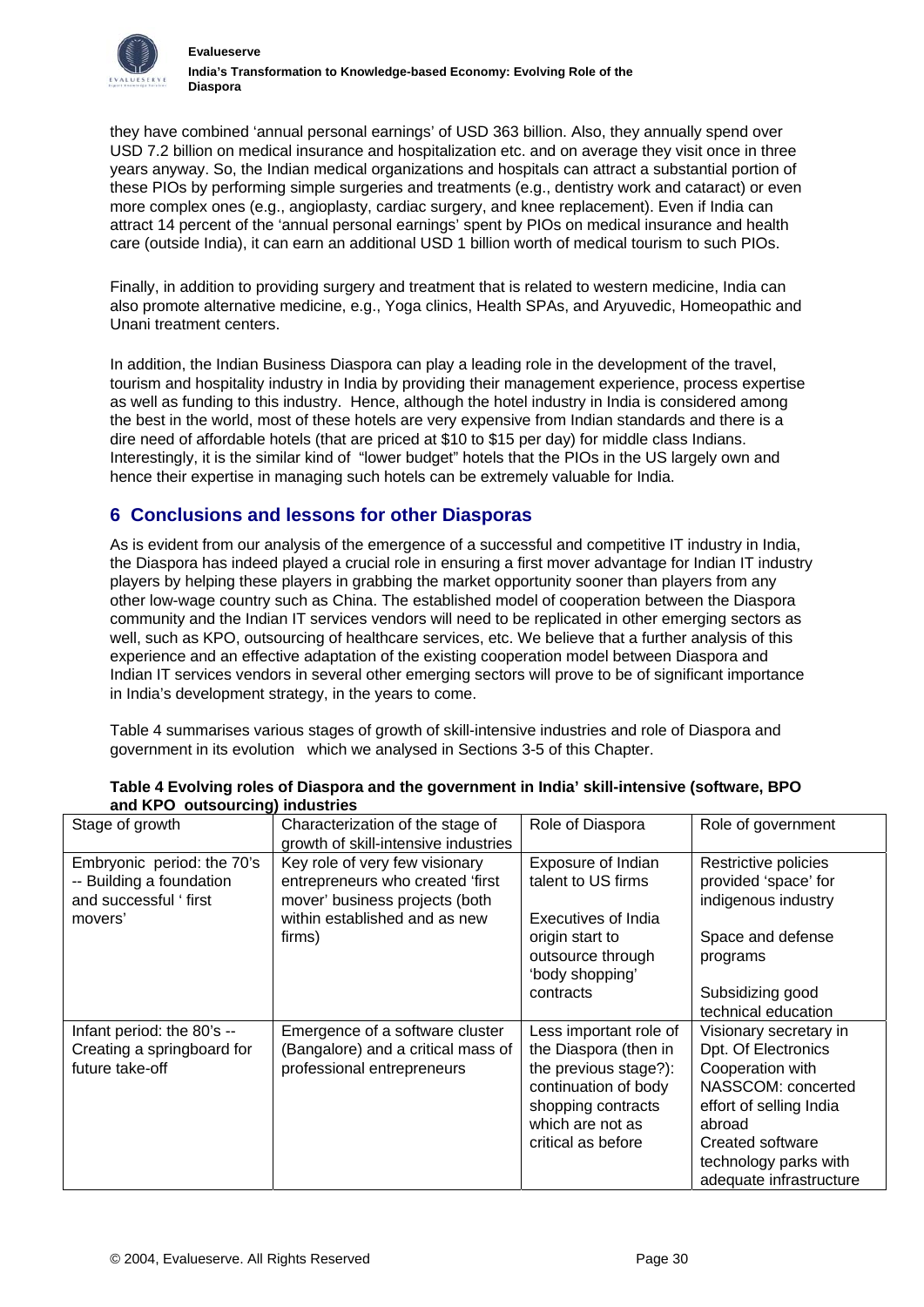

| Rapid growth stage: the<br>$90's -$<br>take-off                                                                  | Companies move up value chain<br>and improve productivity.<br>Emergence of high value-added<br>outsourcing (R&D and<br>consulting)                       | Diaspora is engaged<br>in a concerted effort<br>to promote an image<br>of India as an<br>attractive outsorcing<br>location | Opening and<br>liberalization of economy                                                                                                                                                                                                         |
|------------------------------------------------------------------------------------------------------------------|----------------------------------------------------------------------------------------------------------------------------------------------------------|----------------------------------------------------------------------------------------------------------------------------|--------------------------------------------------------------------------------------------------------------------------------------------------------------------------------------------------------------------------------------------------|
| Reorganizationor: ongoing<br>starting from the end of 90's<br>- emergence of<br>knowledge-process<br>outsourcing | Emergence of knowledge-<br>process outsourcing<br>In the future India can<br>become to knowledge-intensive<br>services what China is to<br>manufacturing | High-placed executive<br>of India origin pioneer<br>knowledge-intensive<br>outsourcing (R&D and<br>professional services)  | Two main actions:<br>Reform of higher<br>education system<br>Reform of innovation<br>system to make R&D<br>relevant for business<br>Liberalization and<br>reduction of<br>administrative barriers<br>are important but less so<br>then these two |

# *Lessons for Other Diasporas*

The IIT alumni that we interviewed in the 50<sup>th</sup> anniversary of IIT formation (in Silicon Valley in January 2003) felt that it will be difficult for other Diaspora communities to duplicate the Indian experience and some of the reasons stated by them are given below:

- India has a deep cultural tradition of mathematics and science education and it also has a tradition of inter-generational mentoring that does not exist in most countries.
- By creating the IITs and other higher institutes of education, Primer Minister Nehru and successive Indian governments, injected large amount of money in higher education in India. Unfortunately, in most cases, this was done at the cost of primary education. For example, India currently produces approximately 2.45 million graduates every year out of which 200,000 are engineers, 73,000 IT professionals, 117,000 medical doctors and 40,000 MBAs. Clearly, this pool is very good for strengthening the Indian Diaspora (outside India) and for creating a strong "knowledge service" backbone within India but even today there are approximately 59 million children between 6 and 14 who are not getting primary education in India! This dichotomy would be very hard to find in other countries, and especially hard to find would be the high number of educated people that are graduating every year. (For example, note that even the US produces only 1.24 million graduates every year.)
- Few governments are likely to maintain a 'hands-off' policy towards such services (i.e., IT services, BPO services, KPO services and Medical Tourism services), especially now that its potential has been demonstrated.
- Large-scale migration of labor whether it is through permanent immigration or through temporary workers or business visas – from developing countries to the developed ones, is likely to be more difficult especially after September 11, 2001.
- Few Diaspora communities, other than the Chinese, will achieve the critical mass that is necessary to produce substantial numbers of influential people in any given sector (e.g., medicine, engineering, large corporations, startups, Venture Capitalists, hoteliers).
- Persons of Indian Origin in the US, UK and Canada have always had enough friends and colleagues who studied with them in the same schools and colleges in India but who decided to stay in India. Hence the US-Indian stage has always been well primed for 'proper nurturing and mentoring'. In other words, if some PIOs have innovative ideas and want to do some thing in India and they can persuade their age-old friends and colleagues to execute it. Many countries will suffer in this regard because most good professionals in these countries have migrated to developed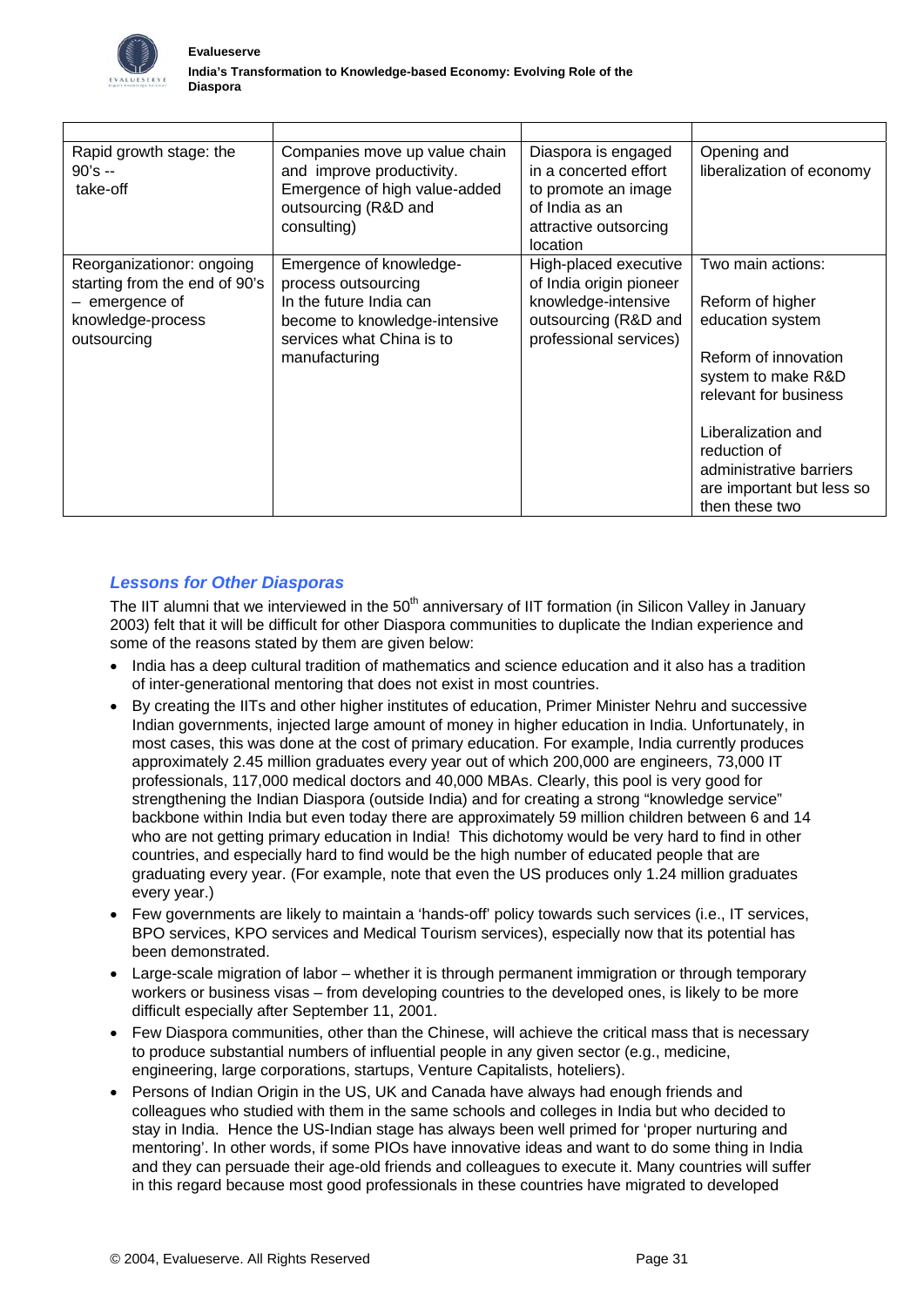

countries and there simply aren't enough professionals in these countries to take such ideas forward.

Inspire of the survey respondents' views given above and despite of the fact that only a few other countries can duplicate India's IT experience, we believe that many other countries now have the combination of low wage graduates and benevolent, successful expatriates who are living in the US, UK, Australia, Germany and Canada. Hence, we believe that some form of mentor-sponsor model (that the Indian Diaspora has demonstrated) may also work for some countries in a limited set of industries and sectors – if it is mobilized effectively.

Hence, in sum, although a direct replication of the Indian experience (i.e. emergence of the local IT industry into a global player) may well be beyond the reach for most of the other Diaspora communities, however, Indian Diaspora's experience does have far reaching implications and takeaway for other Diaspora communities, as discussed below:

- For small countries, a relatively smaller Diaspora community can bring out a proportionately similar transformation in their home country, as has been demonstrated by the corresponding Indian Diaspora community. Such transformations in these smaller and poor countries may not be very significant from the global economic perspective; however, they may indeed impact the economy of the home country very significantly and positively. For example, for a small country like Armenia, the critical mass of Diaspora executives could be as small as 200 dedicated people, who could become role models for local businesses and NGOs, as well as emerge as providers of reliable business linkages with the rest of the world.
- More than the number and strength of Diaspora, the most significant transformation is brought about by creation of disciplined, dedicated and value driven – visionary Diaspora organizations (such as TiE), which can provide good networking platform for the Diaspora executives as well as incumbent local players in the home countries and facilitate the mentoring and limited sponsoring for these local players.